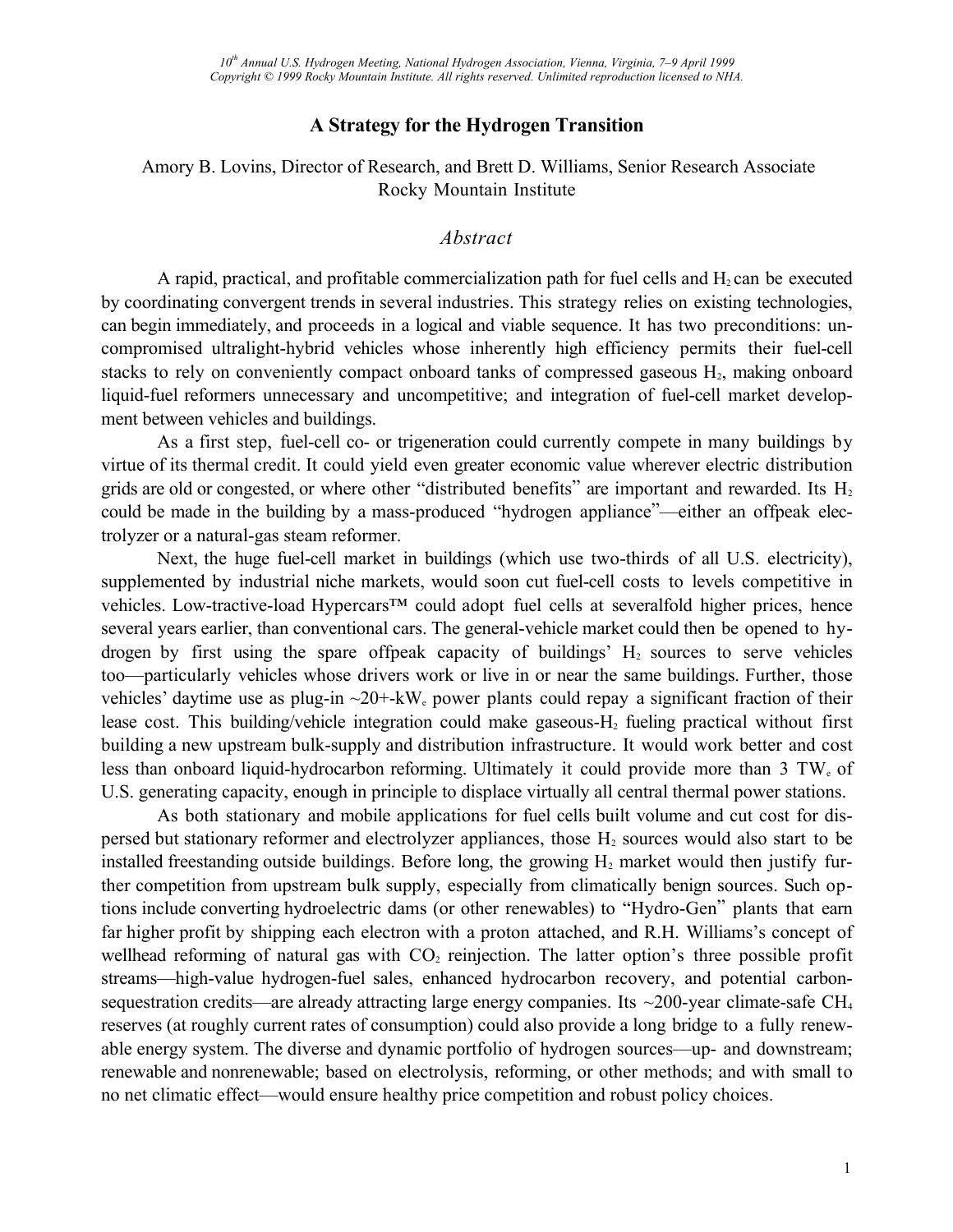# *Introduction*

Transitional paths to fuel cell-powered road vehicles and to a wider hydrogen economy are conventionally assumed to be slow, costly, and difficult, due to two main obstacles:

- A large new infrastructure for producing and distributing bulk hydrogen, costing tens or hundreds of billions of dollars for the United States alone, is normally assumed to be required before hydrogen use can become widespread.<sup>1</sup>
- Technological breakthroughs in hydrogen storage are also presumed to be needed because the tankage required for onboard storage of compressed hydrogen gas is currently too bulky to fit acceptably into light and medium vehicles, while cryogenic storage is considered costly and complex.

These twin barriers are commonly assumed to require that fuel-cell vehicles, whether transitionally or permanently, carry onboard fuel processors<sup>2</sup> fueled by gasoline, methanol<sup>3</sup>, or other liquid hydrocarbons. However, that approach faces formidable technical and economic challenges: Barring a breakthrough, fuel-cell systems based on onboard gasoline reformers offer little or no advantage over advanced gasoline-fueled internal-combustion-engine propulsion.<sup>4</sup> The case for methanol reforming, although perhaps better, still suffers from modest and compromised net benefits. Onboard reforming would entail slow, uncertain, and niche-focused adoption of fuel-cell vehicles, especially if a new infrastructure were required for safe handling of methanol or if reformers required newly optimized, high-purity forms of gasoline or other reformer feedstocks.

These discouraging conclusions, however, are artifacts of two initial assumptions:

- that the vehicles must be inefficient—essentially conventional vehicles converted from gasolinefired Otto engines to liquid-reformer-fueled fuel cells—and
- that the deployment of fuel cells in stationary and in mobile applications can be considered independently.

Neither of those widespread assumptions adequately reflects today's technological and market opportunities. This conceptual paper—emphasizing and somewhat simplifying the basic logic—synthesizes an argument that changing both assumptions can yield an effective transitional strategy to the widespread use of hydrogen. The strategy proposed here is not the only one that could work, but it does appear to offer significant attractions.

Specifically, starting with very efficient vehicles, and properly integrating the deployment of fuel cells in vehicles and in buildings, can yield a transition to hydrogen that is rapid, relies on established technologies, avoids most of the normally presumed difficulties, and should prove profitable at each step. As should become clear in the marketplace over the next year or two, this alternative strategy is already starting to be accepted by some large energy and car firms. For the reasons described below, we expect its logic will gradually make it the dominant paradigm of the emerging hydrogen industry.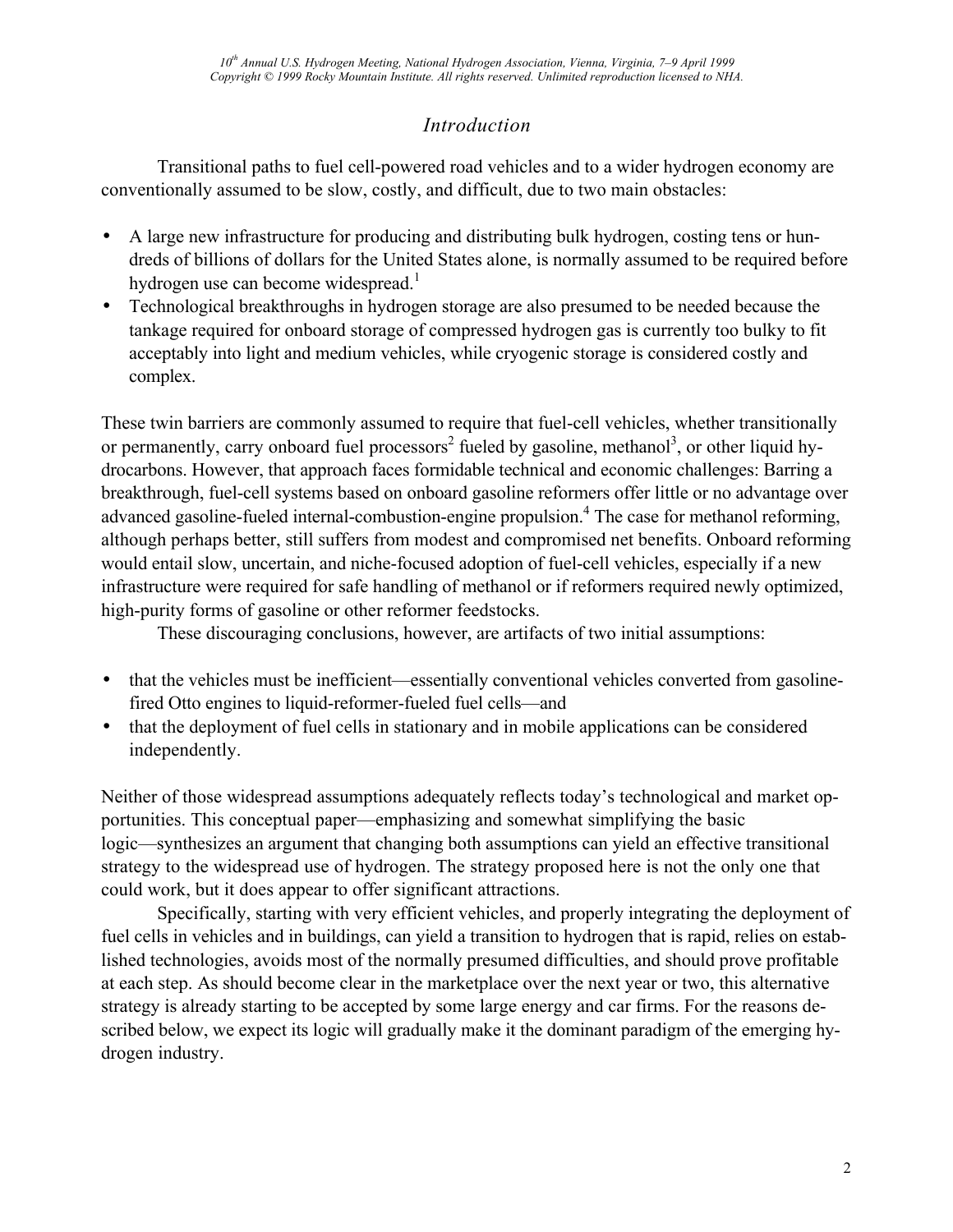# *Superefficient light vehicles*

Impressive progress in the 1990s in the operational and cost parameters of fuel cells—mainly but not exclusively the proton-exchange-membrane (PEM) designs assumed in this discussion<sup>5</sup>—have diverted attention from an equally important revolution in automotive design. In pursuit of superior, uncompromised, and extremely fuel-efficient vehicles, offering important advantages for both drivers and manufacturers, a new design approach is emerging that would also make the vehicle platform ready for fuel cells and for their direct fueling with compressed hydrogen gas.

Since 1991, a coherent and attractive automotive concept has been suggested and refined that could make any type of light road vehicle (plus many heavy ones such as buses and trucks) severalfold lighter-weight and lower-drag than conventional versions. This requires a highly integrated ultralight design, typically using a body molded from advanced polymer composites, plus close attention to design synergies, mechanical simplification, and open-architecture whole-platform software and electronics.<sup>6</sup> These features could together cause mass, cost, and complexity to decompound markedly, and could reduce curb mass by about 2–3-fold, aerodynamic drag by 2-fold, and rolling resistance by 2.5–5-fold. These reductions could in turn cut tractive loads by about 2–3-fold and increase overall vehicle efficiency (fuel to traction) by  $4-8$ -fold<sup>7</sup>, so that:

- severalfold less fuel-cell capacity is required:  $\sim$ 25–30 kW<sub>e</sub> for a 4-passenger sedan or  $\sim$ 30–50 kW for a 5–6-passenger sedan or larger light-duty vehicle<sup>8</sup>;
- $\bullet$  this reduced capacity makes a fuel-cell price on the order of \$100/kW<sub>e</sub> competitive—a severalfold higher price than could compete in a less efficient conventional car;
- on normal experience-curve assumptions, that higher tolerable price is likely to be achieved a few years (doublings of cumulative production) earlier than the severalfold lower price normally posited<sup>9</sup>;
- the lower required fuel-cell capacity also increases the range of tolerable fuel-cell mass and volume per kW;
- direct-hydrogen fueling yields reasonable driving ranges with a compressed-gaseous-hydrogen tank combining reasonable cost, packagable bulk, and very low mass<sup>10</sup>;
- the direct-hydrogen fueling maximizes the fuel cell's capacity and efficiency, reinforcing its advantage in mass, volume, range, and cost; and
- the combination of the more efficient platform with more efficient conversion of fuel energy into traction<sup>11</sup> permits the use even of costly sources of hydrogen fuel without raising fuel-cost-perkm to uncompetitive levels.

These attributes are achievable without compromising any others desired by car owners or manufacturers: on the contrary, design synergies can make such a vehicle equal or superior in all respects to current market offerings. Manufacturers also gain key competitive advantages, including up to an order of magnitude decrease in product cycle time, investment requirements, body parts count, and assembly effort and space. By the end of 1998, such advantages for both customers and manufacturers had led billions of dollars<sup>12</sup> to be committed to this line of development, with a doubling time below two years, in extensive proprietary efforts by both established and intending automakers. Many key elements of this design approach (called here by Rocky Mountain Institute's trade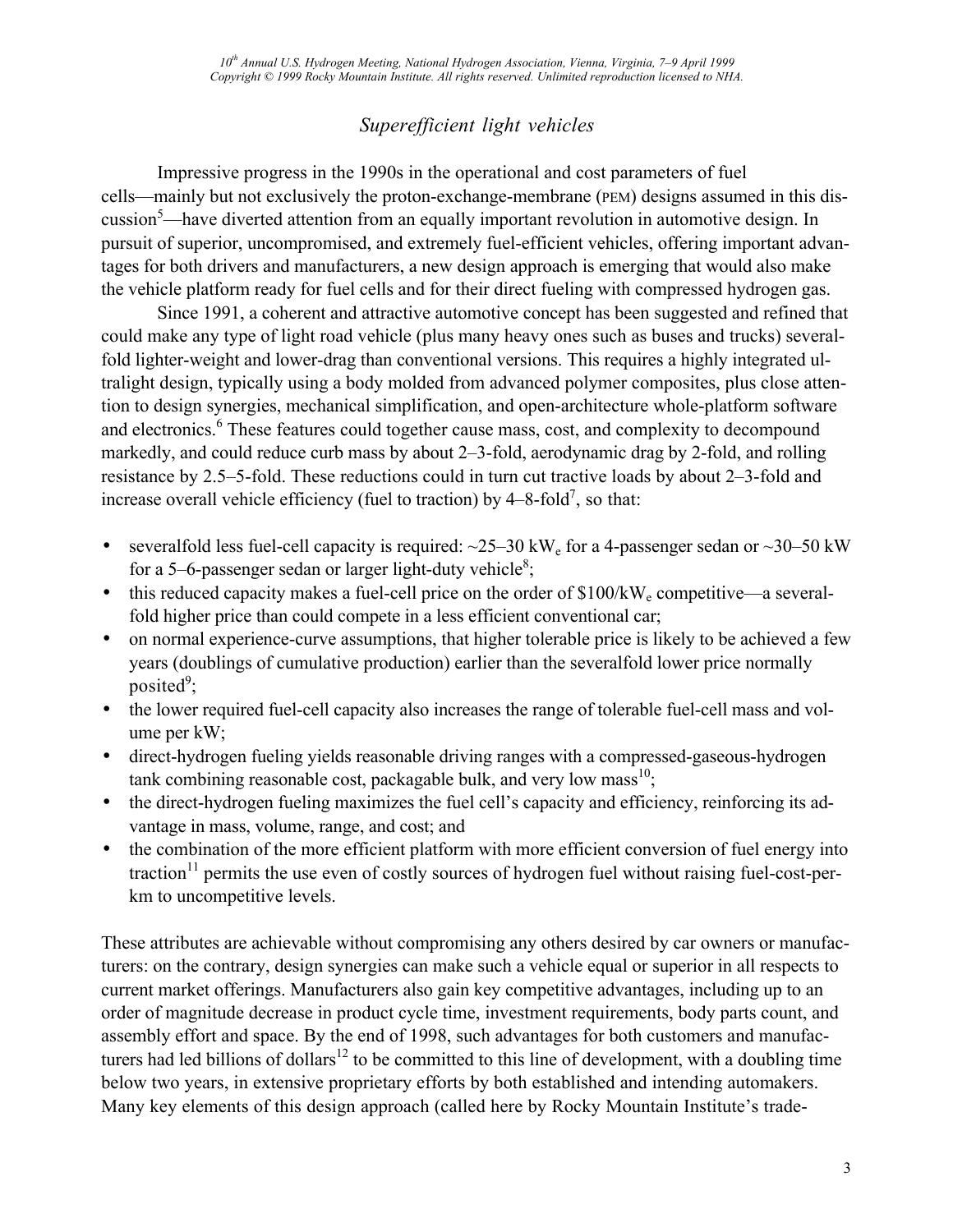marked term "Hypercar™") have already appeared in concept cars and market platforms in the late 1990s.13 Widespread market introduction and rapid spread of a wide range of vehicles incorporating the essential elements of that ultralight-hybrid design synthesis, including fuel-cell versions, appear inevitable soon after the turn of the century.

Of course, a Hypercar could make its traction power onboard from any liquid fuel, including gasoline, methanol, or biofuels, using an engine- or turbine-driven generator. It would simply not be as clean or efficient as a direct-hydrogen fuel-cell version. In round numbers, an engine-driven, liquid-fueled Hypercar would normally achieve about 2–3 L/100 km, while a hydrogen-fuel-cell version would achieve roughly 2 or fewer L/100 km (both expressed as liters of gasoline-equivalent). Since the Hypercar relaxes the fuel-cell-cost and tank-packaging constraints that make direct hydrogen fueling unattractive in conventional fuel-cell-powered  $\text{cars}^{14}$ , it also makes unnecessary the many penalties in cost, mass, volume, efficiency, and other attributes that have been well established as consequences of the onboard liquid-fuel reforming strategy.<sup>15</sup>

Thus the market-driven adoption of a superefficient car relieves the vehicle design constraints that are normally presumed to require onboard reformers and liquid fuels, and unlocks the many benefits of compressed hydrogen gas fueling. The major constraints remaining are the cost of the fuel cell and the buildup of hydrogen refueling infrastructure. Relieving these constraints requires careful coordination between deployment in both vehicles and buildings.

## *Deployment of fuel cells in buildings and vehicles*

To be competitively used in light-duty vehicles, even in Hypercars, fuel cells must become dramatically less expensive than they are in early 1999 at the dawn of their commercial massproduction. There is little doubt that this will occur if they are engineered for and put into massproduction. Compared to car engines, with their thousand parts made chiefly of heat-treated metal alloys and subject to the stresses of motion and explosion, fuel cells should ultimately prove cheap, rugged, and easy to make. It is a truism of modern manufacturing, verified across a wide range of products, that every doubling of cumulative production volume typically makes manufactured goods about 10–30 percent cheaper. There is every reason to believe fuel cells will behave in the same way. In 1998, handcrafted fuel-cell stack prototypes sold for thousands of dollars per kilowatt. In early mass-production, a kilowatt will probably fall to \$500–\$800, and, as production expands over the following few years, to around \$100. That's only severalfold more than the cost of today's gasoline engine/generators (after more than a century of refinement), about tenfold cheaper than a coal-fired power station, and severalfold cheaper than just the *wires* to deliver that station's power to a building, where the fuel cell could already be.

When fuel cells are manufactured in very large volumes, using such innovative designs as (for example) molded roll-to-roll polymer parts glued together, they could become extremely cheap—probably less than \$50 per kilowatt<sup>16</sup>, which is about a fifth to a tenth the cost of today's cheapest combined-cycle gas-fired power stations. Most automakers assume they need such low costs before fuel cells can compete with internal-combustion engines. As described earlier, however, Hypercars need severalfold fewer kilowatts to provide excellent performance, so they can tolerate higher costs, perhaps as high as about \$100 per kilowatt. This, and their correspondingly higher tol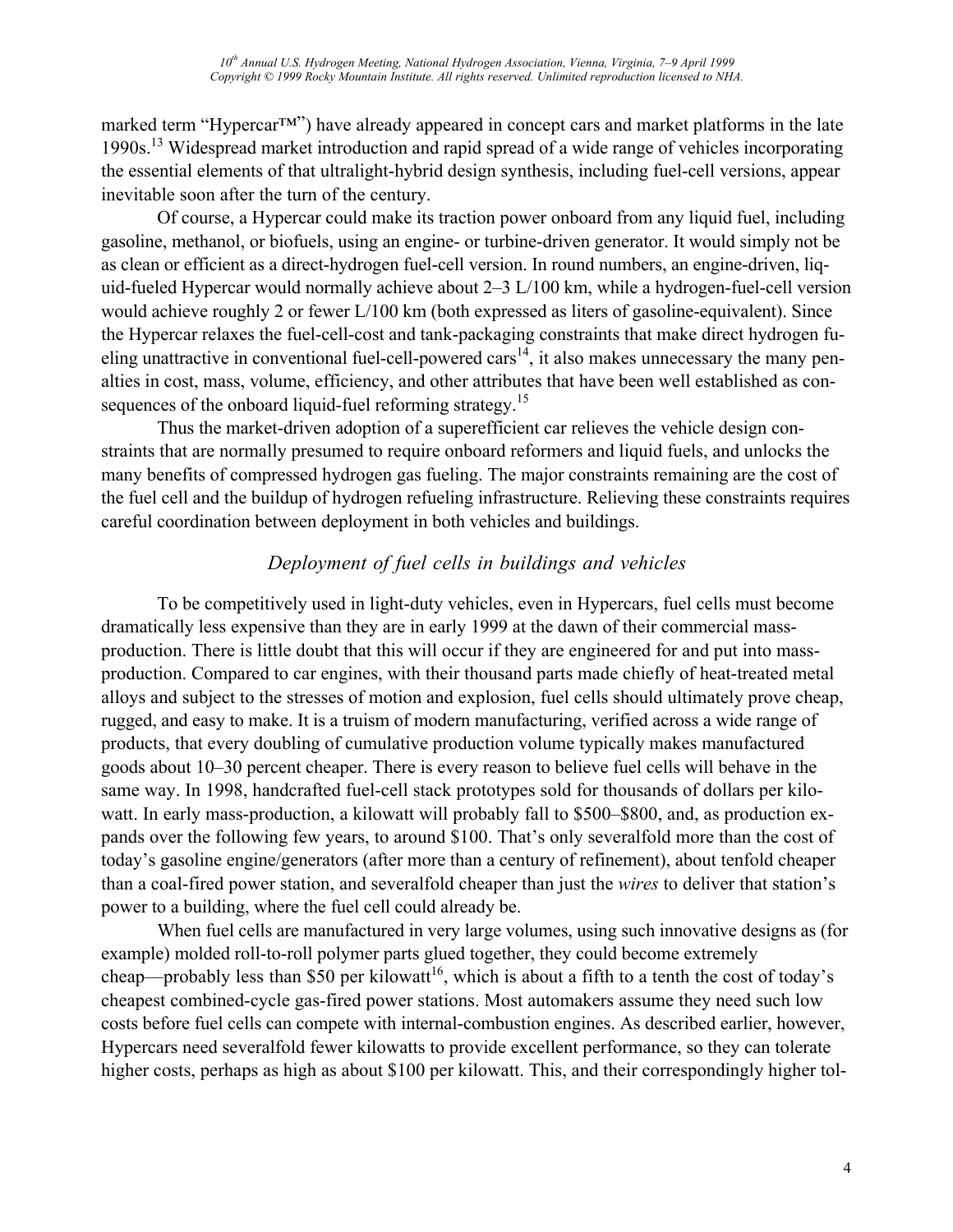erance of immature specific mass and volumetric power ratings, gives Hypercars a few years' head start in adopting fuel cells—an important market advantage for both Hypercars and fuel cells.

However, exclusive focus on cars leads to the incorrect conclusion that fuel-cell costs must be driven down to automotively acceptable levels by brute-force, loss-leader scaleup of production for cars. It is more plausible that the initial markets that build production volume and cut cost will instead come from buildings.<sup>17</sup> Enough production volume to achieve \$100 per kilowatt could readily come from using fuel cells first in buildings—a vast potential market, since buildings use twothirds of America's total electricity. For these reasons, several large makers of cars and car parts are crossing traditional boundaries and quietly launching significant ventures to commercialize fuel cells in stationary as well as mobile applications.

The main reason to start with buildings is that fuel cells can turn 50 or more percent of the hydrogen's energy<sup>18</sup> into highly reliable, premium-quality electricity, and the reminder into  $70^{\circ}$ C pure water—ideal for heating, cooling, and dehumidifying buildings using a modular "balance-ofsystem" black box which several capable firms are already developing.<sup>19</sup> In a typical building, such services would help pay for natural gas and a fuel processor.<sup>20</sup> With the fuel expenses thus largely covered, electricity from early-production fuel cells should be cheap enough<sup>21</sup> to undercut even the operating cost of existing coal and nuclear power stations, let alone the extra cost to *deliver* their power, which in 1996 averaged 2.4 cents per kilowatt-hour.<sup>22</sup> Announced market entrants for packaged, natural-gas-reformer-fueled fuel-cell cogeneration systems include General Electric, which says it plans to market the household-scale Plug Power system late in the year 2000.

Even the handmade-by-PhDs fuel cells of 1998 could have turned a profit in buildings if deployed initially to buildings in those neighborhoods where the electrical distribution grid is fully loaded and needs costly expansions to meet growing demand, or where it is nearing the end of its service life and needs life-extension or replacement.<sup>23</sup> Over 100 North American utilities are already prospecting for such "hot spots" where local generation or load reduction can be targeted by "Local Integrated Resource Planning" specifically to avoid or defer costly distribution investments.<sup>24</sup> In addition to avoiding distribution costs and losses, fuel cells can offer the utility such valuable "distributed benefits" as reactive power support, stability support (via very fast ramp rates), improved distribution circuit management, simplified fault management, and reduced reserve margin and spinning reserve. Moreover, customers benefit from enhanced reliability and unsurpassed power quality, which can displace uninterruptible power supplies for computers and other critical applications, while investors realize important reductions in financial risk. Collectively, such distributed benefits can often increase the economic value of decentralized generators by about an order of magnitude.<sup>25</sup> Counting these benefits is not necessary to make \$500/kW<sub>e</sub> fuel cells competitive in many buildings, but it certainly enhances their margin of advantage and hence accelerates their market adoption. Nor is it necessary to perform detailed and sophisticated analyses to conclude that the site-specific attractiveness of such a cheap, efficient power and heat source should be quite robust in a wide range of settings.

Besides co- or trigeneration (electricity plus heating plus cooling) in buildings, fuel cells offer a nearly ideal fit to some important industrial niche markets. For example, hundreds of microchip fabrication plants, plus another \$169 billion worth on the drawing-boards as of 1997, each use an average on the order of 15 MW<sub>e</sub> with a capacity factor over 90%. Such a "fab" typically loses about 6–8% of its \$5–10-million annual electric bill to the standby losses of a giant and very costly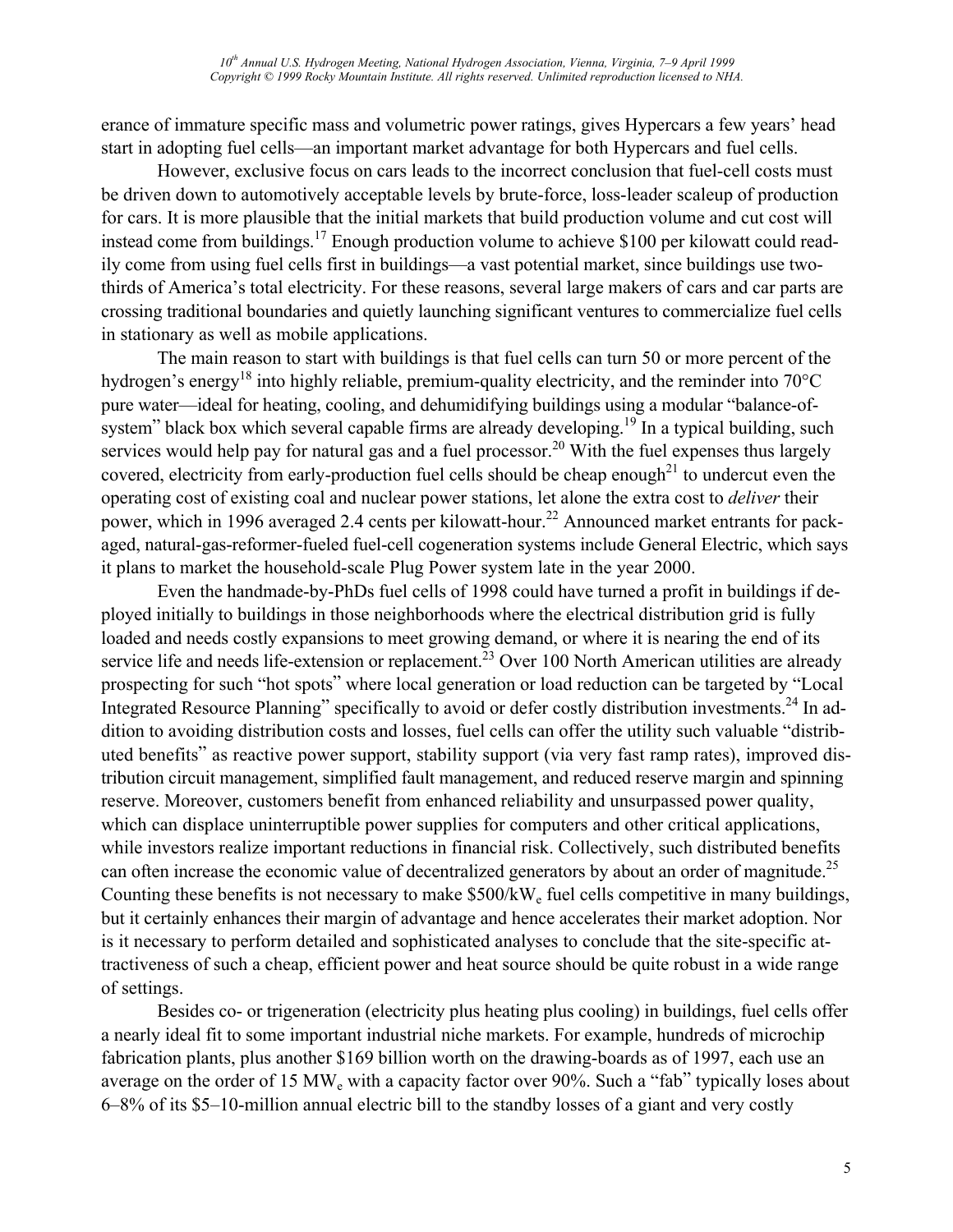uninterruptible power supply required by its ultraprecise processes. That UPS can be eliminated by a suitably configured array of fuel cells and inverters designed for the desired level of reliability. Moreover, the fuel cells'  $\sim$ 70 $\degree$ C waste heat is well matched to the fab's requirements for process heating and cooling; the clean hot water created by the fuel cells is an ideal feedstock for the fab's ultrapure water system; and the manufacturing process requires pure hydrogen as a reagent, offering the opportunity to share the hydrogen source. These features appear to make even early production PEM fuel cells (or competing types such as the ONSI phosphoric-acid stacks) strong candidates for immediate retrofits into many existing fabs, and the power supply of choice for all new ones. Nor is chipmaking the only important industrial niche application.

Early adopters of fuel cells will naturally prefer those applications and locations that offer the most favorable combination of fuel cost, electricity and thermal value, temporal patterns and matching of electric and thermal loads (both as influenced by load management, storage, and especially end-use efficiency), distributed benefits, net-metering laws, interface requirements, pollution credits, and other technical, economic, and institutional conditions. Although site-specific analysis will be initially important, even a modest subset of the in-building generation market can yield an aggregate fuel-cell capacity larger than should be required to achieve a cumulative production volume consistent with the  $\leq$ \$100/kW<sub>e</sub> system costs needed for deployment in Hypercars.

However, once fuel cells become cost-effective for, and are installed in, a Hypercar, it becomes more than just a car. It is also, in effect, a clean, silent, ultrareliable power station on wheels, with a generating capacity of at least 20 kilowatts. The average American car is parked about 96 percent of the time, usually in habitual places. Suppose you pay an annual lease fee of about \$4,000–5,000 for the privilege of driving your "power plant" the other 4 percent of the time. For much of the rest of the time, rather than plugging your parked car into the electric grid to recharge it—as battery cars require—you plug it in<sup>26</sup> as a generating asset. While you sit at your desk, your power-plant-on-wheels is sending  $20+$  kilowatts of premium-quality electricity back to the grid.<sup>27</sup> You're automatically credited for this production at the real-time price, which is highest in the daytime: you're probably running the power plant at the place and time at which its output is most valuable. Thus your second-largest, but previously idle, household asset is now repaying a significant fraction of its own lease fee.<sup>28</sup>

If a modest fraction of drivers took advantage of this deal on a consistent basis, most or all existing coal and nuclear power plants could in principle be displaced, because ultimately the U.S. Hypercar fleet could have four or more times the generating capacity of the national grid.<sup>29</sup> Fuel cells will not be the only formidable competitor to central thermal power stations, but they may well be the most ubiquitous. As Asea Brown Boveri's Bertrand Dusseiller correctly notes, the rated primemover power of the automobiles now manufactured *each year* exceeds the total rated capacity of the world's power stations. Even though the latter have far longer operating lives, and Hypercars would have prime movers severalfold smaller than today's car engines, reducing the duplication between power stations and mobile generators by more fully using automotive generating capacity is clearly an important opportunity—especially since cars, unlike central power stations, tend to be located very near the electrical loads resulting from human activity.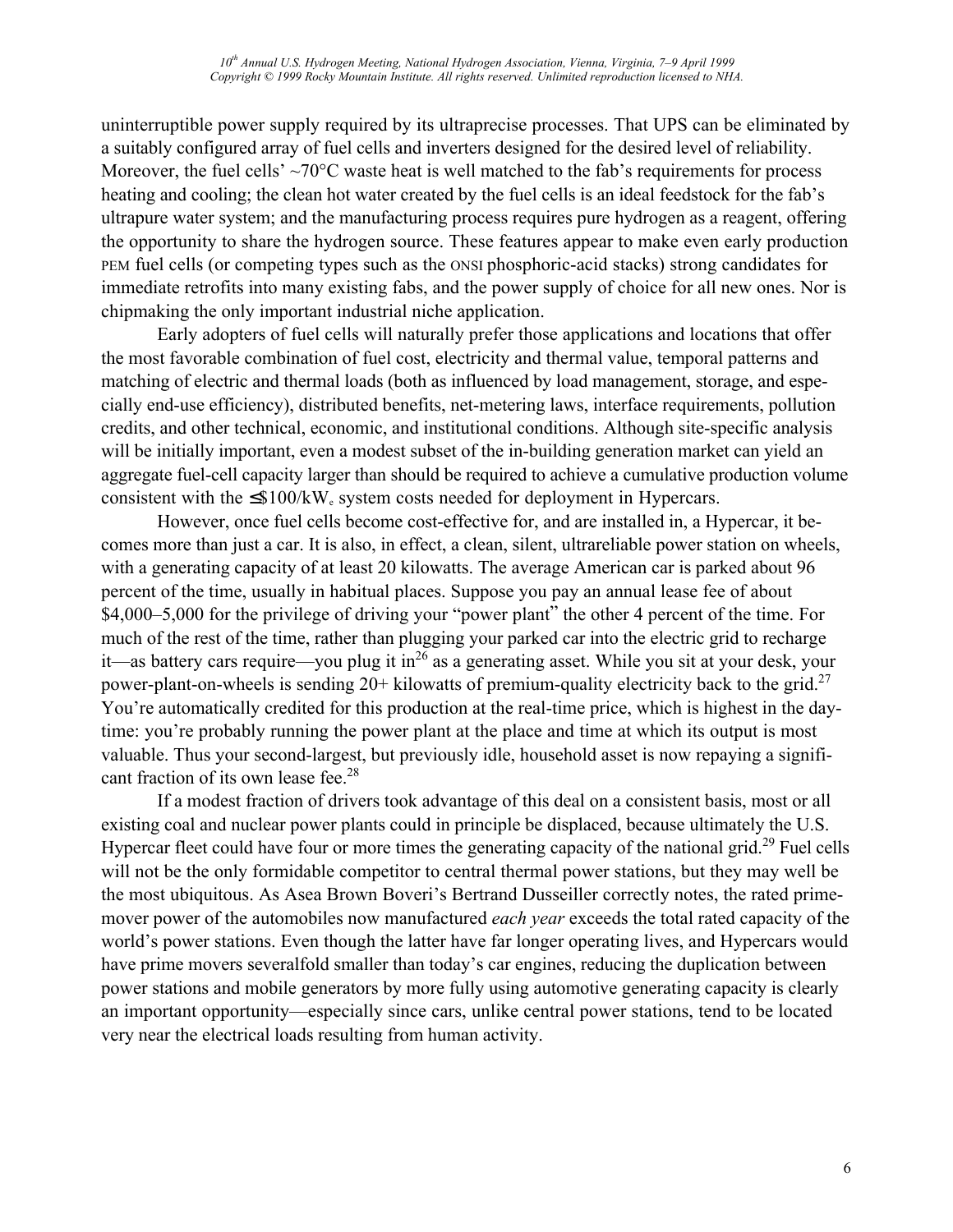## *Fueling the hydrogen transition: start decentralized*

Perhaps surprisingly, the key to this revolution is not so much the fuel cell—many capable firms are working overtime to start mass-producing them early—but rather how fuel cells' best source of energy, hydrogen gas, will be manufactured, delivered, and stored. Two hurdles on the way to the hydrogen economy are commonly presumed: safety and the evolution of infrastructure for hydrogen fueling.

For fuel-cell cars, the often-expressed concerns about hydrogen safety are misplaced. Although discussion of hydrogen safety often evokes images of the 1937 *Hindenburg* disaster, former NASA scientist Addison Bain recently found that the airship's envelope, which was a cotton substrate coated with an aluminized cellulose acetate butyrate dopant—a cousin to rocket fuel—was very susceptible to the electrically-charged atmospheric conditions at Lakehurst at the time of the incident and was the probable cause of the fire.<sup>30</sup> The hydrogen, the protective lacquer on the aluminum airframe, and onboard diesel-oil did of course catch fire, but the envelope probably would have ignited without the hydrogen. Further, the hydrogen apparently did not explode and its unique burning properties kept the bulk of the fire in a cloud swirling above the passenger compartment. Sixty-two of the passengers and crew were able to ride the airship to the ground and survive, while 35 on board were killed from burns—but probably not directly by the hydrogen fire.

Although no fuel is free from potential hazard, carrying a tank of compressed hydrogen in an efficient car could actually be safer than carrying an equivalent-range tank of gasoline.<sup>31</sup> The car's inventory of hydrogen would be modest<sup>32</sup> and would typically be stored in an extremely strong carbon-fiber tank. Unlike spilled gasoline, escaped hydrogen likes nothing better than to dissipate—it's very buoyant and diffuses rapidly. It does ignite easily, but this requires a fourfold richer mixture in air than gasoline fumes do, or an 18-fold richer mixture (plus an unusual geometry) to detonate. Moreover, although its flame is invisible, a hydrogen fire can't burn you unless you're practically inside it, in contrast to burning gasoline and other hydro*carbons* whose white-hot soot particles emit searing heat that can cause critical burns at a distance.

Hydrogen, then, would make an excellent fuel. Fortunately, it's not necessary, as is often assumed, to delay the deployment of fuel cells in vehicles and buildings for decades while first building a vast new infrastructure to deliver hydrogen. Nor do automakers need to go through an awkward and costly transitional phase of fitting a fuel processor—a sophisticated portable thermochemical plant—into the car so it can convert liquid fuels (gasoline or methanol) into hydrogen onboard.33 Instead, a new hydrogen infrastructure could be built step by step, using established methods and markets that could each be profitable. How can this transition actually occur?

Hydrogen technology isn't new. Producing hydrogen is a little-known but large and mature industry.34 Making hydrogen now consumes about one percent of total U.S. primary energy and five percent of natural gas. Essentially all the hydrogen is now used as an onsite reagent, mainly for refining petroleum and for manufacturing petrochemicals, food, and electronics. Industry now either uses grid electricity to split water in an electrolyzer, or more commonly, reforms natural gas. However, reforming or electrolyzing need not be done industrially, at the scale of a refinery; it can also be efficiently and cost-effectively carried out at the scale of an apartment building, an office or retail building, or a neighborhood. One water-heater-sized, mass-produced "fuel appliance" can produce enough hydrogen to serve the fuel cells in one big building or dozens of cars.<sup>35</sup>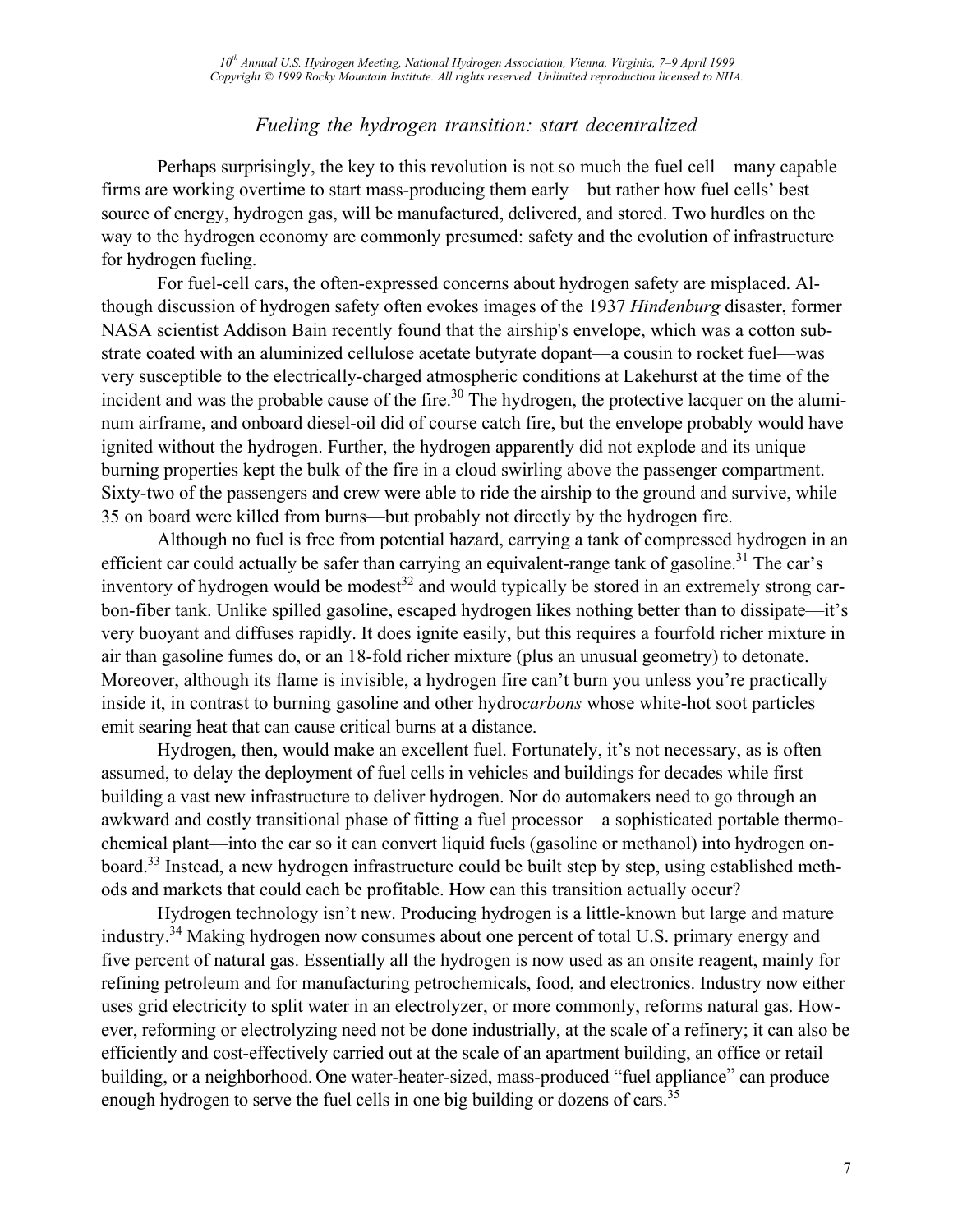The strategic advantage of initially using "the existing natural gas pipeline system or the ubiquitous electrical power grid as the backbone of the hydrogen infrastructure system" is that "Hydrogen is produced where and when it is needed, in quantities that match the incremental growth of [fuel-cell] sales, minimizing the need for multi-billion-dollar investments prior to the introduction of sufficient numbers of [fuel cells] to provide adequate return on investment."36 In addition, thanks to economies of production scale for the hydrogen appliances, the hydrogen costs less than centrally produced hydrogen requiring new pipelines or other distribution means<sup>37</sup>; but upstream bulk supply (discussed below) can still be added later as it becomes justified. Further, as other, more renewable, ways of producing hydrogen become available and economic, they too can be adopted without waiting for the vehicle fleet's technology to turn over yet again, as would be required by liquid-reforming scenarios. This innovation- and evolution-friendliness is an important strategic advantage.

What's missing is the step that bridges from initial, cost-cutting deployment of fuel cells in buildings to fuel cells' later rapid deployment in hydrogen-fueled cars. This bridge can be built by noting that the hydrogen appliances initially installed to serve fuel cells in buildings (in combination with the hydrogen appliances built to fuel public and private vehicle fleets) represent a constellation of hydrogen sources available also to cars. In particular, suppose fuel-cell Hypercars are leased first to the people who work in areas with buildings where fuel cells have already been installed. (The same utility could even lease both.) As you park your fuel-cell Hypercar at work<sup>38</sup>, you plug into both the electricity grid and a snap-on fuel line bringing surplus hydrogen from the fuel appliance in the building. Since that device isn't normally kept fully occupied, in its spare time it makes a surplus of hydrogen, reducing the need to build a whole new infrastructure of hydrogen sources dedicated solely to cars.<sup>39</sup> This approach makes the profits of cars-as-plug-in-power-plants promptly available to a set of drivers far larger than those who operate centrally fueled vehicle fleets. In addition, the high purity of the hydrogen required for long life, low catalyst loading (hence low cost), and high efficiency in the buildings' fuel cells also supports the same qualities in the mobile fuel cells fueled by the same hydrogen appliances.

The next stage of expansion for hydrogen supply follows naturally from the in-building initial phase. The more owners of general-market vehicles acquire hydrogen-fueled Hypercars or other vehicles, the more entrepreneurs will want to start installing street-corner "gas stations"40 based on the same inexpensive hydrogen production appliances, using either natural gas or electricity, that will already be mass-produced to supply the fuel cells inside buildings.<sup>41</sup> At the January 1999 Detroit Auto Show, Ford cited studies showing that hydrogen "can be cost-competitive with [U.S. taxed] gasoline on a cost-per-mile-driven basis if generated by [such] small factory-built [fuel]...appliances capable of supporting up to 100 vehicles." The retail margin available is far higher than already motivates the widespread establishment of gasoline filling stations, which suffer from cutthroat commodity competition, refiner and wholesale dominance, and high capital cost (including new precautions against leaking underground tanks). Initially, these distributed hydrogen sources will tend to cluster in nodes, corridors, and such regions as Southern California where air quality or other circumstances encourage early adoption. Gradually, economies of scale in hydrogen supply and utilization will fill the geographical thin spots. $42$ 

This approach offers several strategic advantages. It uses idle offpeak capacity in the natural-gas and electricity distribution systems that have already been installed and paid for. It is build-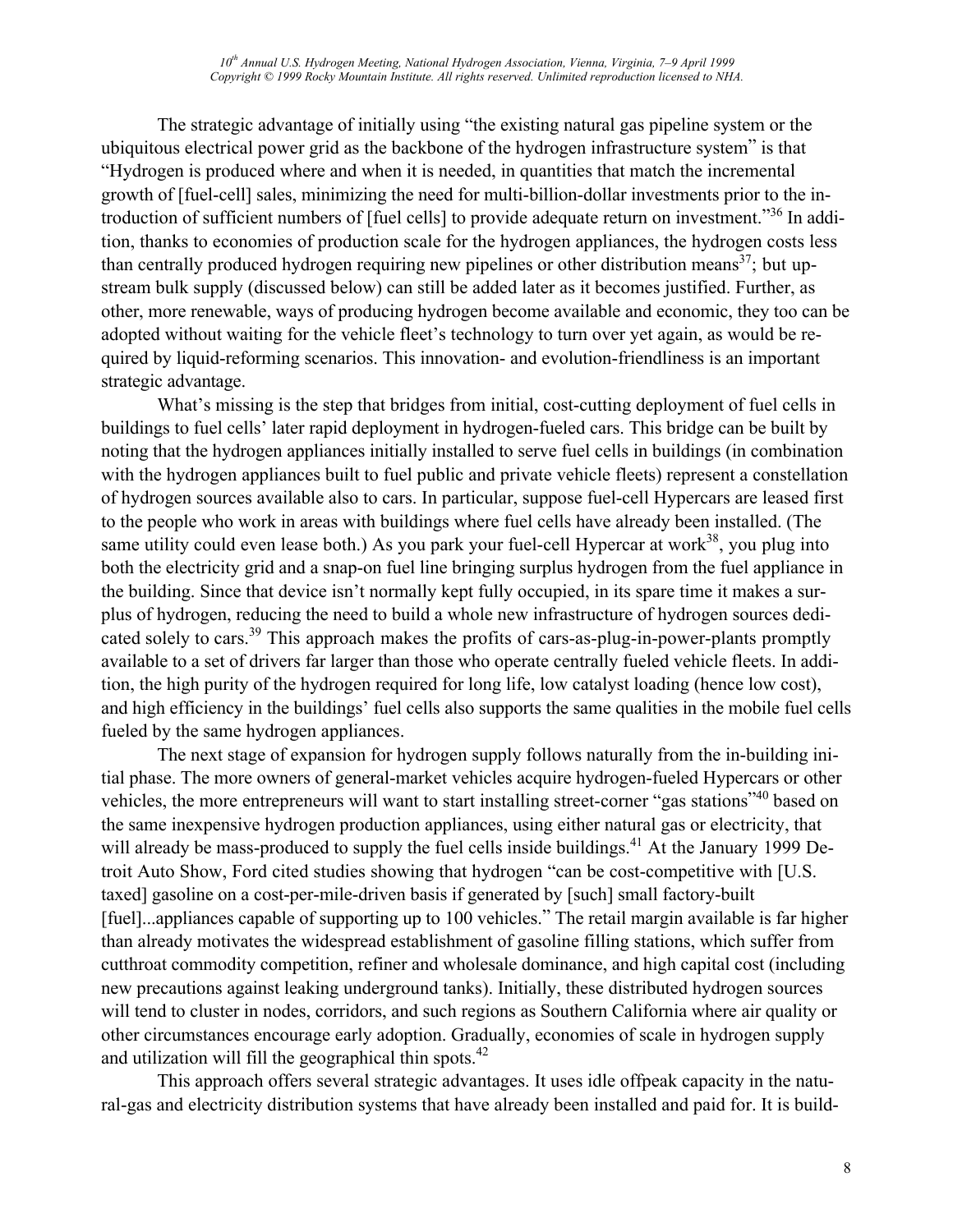*10th Annual U.S. Hydrogen Meeting, National Hydrogen Association, Vienna, Virginia, 7–9 April 1999 Copyright © 1999 Rocky Mountain Institute. All rights reserved. Unlimited reproduction licensed to NHA.*

as-you-need and pay-as-you-go, requiring investment only in step with incremental demand. It is one or two orders of magnitude cheaper than building a dedicated, centralized hydrogen production and delivery system from scratch: A nationwide system of decentralized hydrogen sources could be built for \$4.1 billion even if *none* of these sources were being built anyway to support the fuel cells in buildings<sup>43</sup>, as many actually could be. And vibrant competition between gas- and electricityderived hydrogen, based on the large and expanding range of fungible sources of both gas and electricity, will exert downward pressure on the prices of hardware and hydrogen. Such competition at a fundamental level is more important and valuable than the narrower forms of competition often invoked by advocates of "fuel flexibility"—a euphemism for "continued dependence on liquid hydrocarbons," in whose name the breakthrough advantages of direct-hydrogen fuel cells are often proposed to be sacrificed.

## *Aggregation to bulk hydrogen supply*

The bigger the total hydrogen market becomes, the more interested the energy industries will become in serving it, expanding bulk hydrogen from an onsite reagent in refineries and petrochemical plants into an offsite commodity. Though offsite shipment, typically in pipelines, may require special arrangements, many existing natural-gas networks appear to be adaptable for this purpose<sup>44</sup>; and if the construction even of special new pipelines, a routine commercial transaction, is justified by the market value of natural gas, then it should be all the more justified by the market value of hydrogen, which can be used far more effectively.

An especially attractive commodity-market opportunity is to reform natural gas at the wellhead, where a large plant can efficiently strip out the hydrogen for shipment to wholesale markets. Professor Robert H. Williams of Princeton University points out<sup>45</sup> that the other product of the separation process, carbon dioxide, could then be reinjected into the gasfield (a common practice today in oilfields), adding pressure that would help recover about enough additional natural gas to pay for the reinjection. The carbon would then be safely sequestered in the gasfield, which can typically hold about twice as much carbon in the form of  $CO<sub>2</sub>$  as it originally held in the form of natural gas. The world's abundant resources of natural gas—more than a century's worth—could thus be cleanly, efficiently, and profitably used in fuel-cell vehicles, and in fuel-cell-powered buildings and factories, while reducing the threat to the earth's climate.<sup>46</sup> The hydrogen provider could be paid three times: for the shipped hydrogen, for the enhanced recovery of natural gas (often about enough to pay for the reinjection), and potentially a third time, under future Kyoto Protocol trading or other such arrangements, for sequestering the carbon. This triple profit opportunity, among other value propositions, is already leading several major energy companies to move aggressively into the hydrogen business.

Using electricity to split water to make hydrogen can also be climatically benign if the electricity comes from such renewable sources as solar cells or windfarms—intermittent sources whose economic value would be greatly enhanced by energy storage in the form of hydrogen. One of the biggest renewable energy sources is also the oldest: Old-fashioned hydroelectric dams, like those in the Pacific Northwest and the Tennessee Valley, could make manyfold higher profits if they operated as "Hydro-Gen" plants—using their electricity to make hydrogen to sell as a premium vehicular fuel—than if they kept on selling electricity into an ever more crowded bulk market. This is be-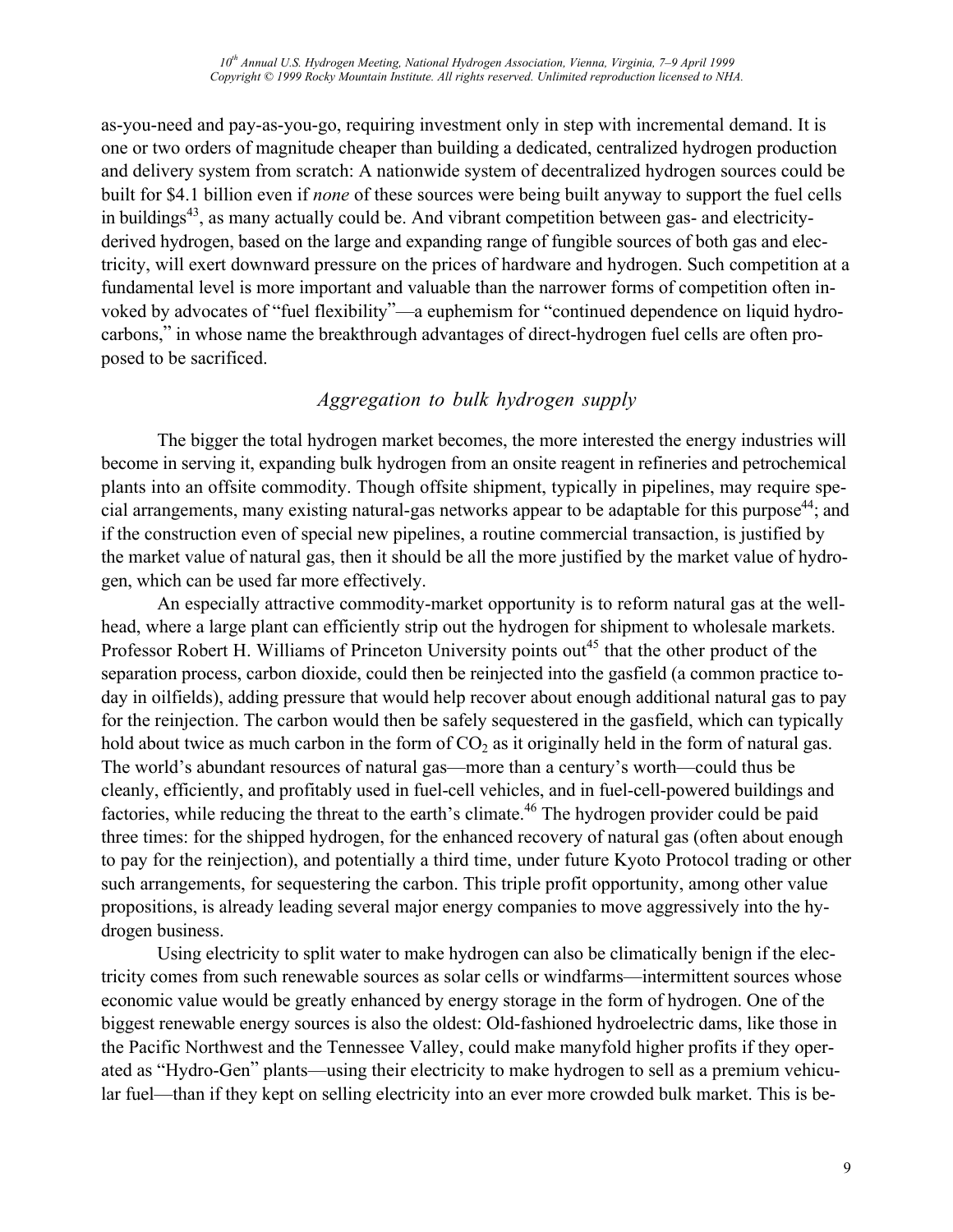cause fuel-cell cars could use hydrogen at least 2.5–3.5 times more efficiently than today's cars use gasoline. Hydrogen priced to compete at the wheels with \$1.25-a-gallon (\$0.33/L) gasoline can therefore fetch a far higher value than its raw energy content would imply. In fact, that value is equivalent to selling the electricity used to make the hydrogen at a price about 5–7 times higher than Pacific Northwest dams can actually get for their electricity today.<sup>47</sup> They can thus make far more money by selling not electricity but hydrogen—in effect, shipping each electron with a proton attached. In places like Europe and Japan, where taxed gasoline prices are commonly 3–4 times U.S. levels, this argument is even more compelling.<sup>48</sup> The more the hydrogen is sold, the more its climatically benign bulk production—in Hydro-Gen plants, windfarms, natural gasfields, biofuels, etc.—will expand too.<sup>49</sup>

## *Implications*

This combination of technologies can thus ameliorate, at a profit, close to two-thirds of America's carbon-dioxide emissions<sup>50</sup> while improving mobility, safety, fun, and comfort. Retail price competition will be strong, because at least four main ways to make hydrogen—upstream and downstream, from electricity (especially renewable electricity) and from natural gas—will all be vying for the same customers. We will be betting not on the supply or price of a single fuel such as oil, but on the entire, expanding, and highly dynamic portfolio of ways to make cheap electricity and gaseous fuels.

Practical application of this strategy will require quantitative, site- and region-specific analysis of such issues as the population of buildings suitable for early conversion to fuel cells, those buildings' best hydrogen sources, technical and institutional arrangements for hydrogenappliance/parked-vehicle interfaces, distributed benefits, Hydro-Gen-suitable dams (*e.g.*, near hydrogen-ready pipelines), pipeline and gas-distribution conversion details, and institutional requirements to provide the best match between fuel-cell and hydrogen investors or operators and the allocation of distributed, environmental, and other benefits. But despite the diversity and complexity of these remaining issues, no breakthroughs are required: The needed technology already exists.

Even without fuel cells, successful Hypercars will ultimately save as much oil as OPEC now sells, making gasoline prices both low and less relevant.<sup>51</sup> Between Hypercars and other new ways to displace oil at lower cost in each of its main uses today, oil will probably become uncompetitive even at low prices before it becomes unavailable even at high prices.<sup>52</sup> Like most of the coal and all of the uranium now in the ground, most oil will probably become no longer worth extracting—good mainly for holding up the ground.

The implied shift from oil and electricity to hydrogen as an increasingly dominant energy carrier has equally important implications for vehicle and fuels strategy. The key issue is whether to deploy extremely efficient (≤2 L/100 km) cars as a matter of urgency. Early signs can already be seen that dramatically more efficient vehicles will soon be entering the marketplace, but helping this to happen faster and more aggressively could be highly consequential. Without such hydrogen-ready cars, the very low on- and off-vehicle costs of a direct-hydrogen fuel-cell propulsion system would become unavailable. That lack, in turn, would lock in extra capital costs on the order of \$1+ trillion for the next car fleet and its liquid fueling infrastructure<sup>53</sup>; would lock out a highly diverse portfolio of vigorously competing fuel sources (*i.e.*, the hydrogen production portfolio), perpetuating de-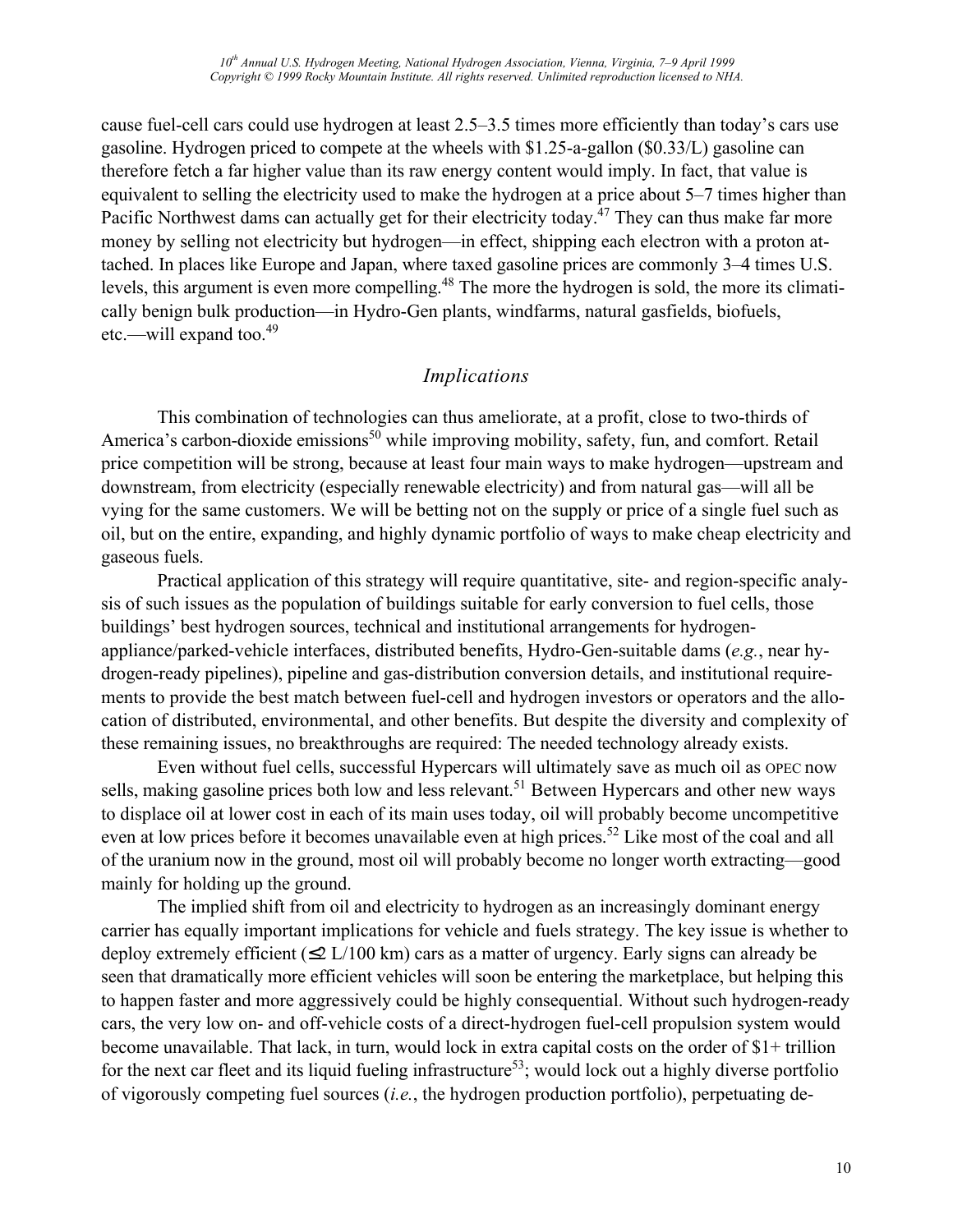*10th Annual U.S. Hydrogen Meeting, National Hydrogen Association, Vienna, Virginia, 7–9 April 1999 Copyright © 1999 Rocky Mountain Institute. All rights reserved. Unlimited reproduction licensed to NHA.*

pendence on a narrower, less secure, and less competitive supply base; and would greatly retard the evolution of an affordable, effective, and benign fuel-cell- and hydrogen-based energy system. Thus the cost of not adopting the rapid commercialization strategy is the major delay and compromise of competitive advantage. But starting aggressively down the hydrogen path offers the full benefits of the rapid commercialization of fuel-cell vehicles and the promise, at last, of a more sustainable transportation and electricity system.

> Rocky Mountain Institute 1739 Snowmass Creek Road Snowmass, Colorado 81654-9199, USA, www.rmi.org 1 970 927-3128, FAX -4178, ablovins@rmi.org, bdw@rmi.org

#### *Acknowledgements*

Our intellectual debt to our colleagues at Directed Technologies, Princeton University, and Rocky Mountain Institute's Hypercar Center will be clear from the references. This research was supported by grants from W. Alton Jones Foundation, the Compton, Energy, Joyce, and Surdna Foundations, and Rockefeller Financial Services. This paper is adapted and expanded from a portion of Chapter 2 of Paul Hawken, Amory Lovins, and Hunter Lovins's autumn 1999 book *Natural Capitalism: Creating the Next Industrial Revolution (Little, Brown & Co., New York).* 

#### *References*

Bain, A. 1997: "The Hindenburg Disaster: a Compelling Theory of Probable Cause and Effect." *Procs. 8<sup>th</sup>Annual U.S. Hydrogen Meeting,* Alexandria VA, National Hydrogen Association, 11–13 March, pp. 125–128.

Brooke, L. 1998: "Composite Crusader," pp. 61–63, *Automotive Industries*, September.

Brylawski, M. & Lovins, A.B. 1995: "Ultralight-Hybrid Vehicle Design: Overcoming the Barriers to Using Advanced Composites in the Automotive Industry," 28 March paper to  $41<sup>st</sup>$  International Symposium and Exhibition, Society for the Advancement of Material and Process Engineering (SAMPE), Anaheim CA, preprint, RMI Publication #T95-39, www.rmi.org.

Brylawski, M. & Lovins, A.B. 1998: "Advanced Composites: The Car is at the Crossroads," paper to 43<sup>rd</sup> International Symposium and Exhibition, SAMPE, Anaheim CA, 31 May–4 June 1998, preprint, RMI Publication #T98-1; in press at *SAMPE J.*, March/April 1999.

Cramer, D. & Brylawski, M. 1996: "Ultralight-Hybrid Vehicle Design: Implications for the Recycling Industry," *Procs. Soc. Plastics Engineers Division's 3rd Annual Recycling Conference*, Chicago, 7–8 November, Rocky Mountain Institute Publication #T96-14, www.rmi.org.

Cumberford, R. 1996: "New cars for the new millenium," *Automobile* **11**(7), Oct., and "Lightness is all," *id.* **11**(8), Nov., both reprinted as RMI Publication #T96-13.

Derby, R. 1998: "Unleashing fuel cells' Holy Grail," *Fuel Cells Bulletin* **1**(3):6–8, Dec.

Directed Technologies, Inc. 1997: "Direct-Hydrogen-Fueled Proton-Exchange-Membrane Fuel Cell System for Transportation Applications: Hydrogen Vehicle Safety Report," prepared for U.S. Department of Energy by Ford Motor Co., Dearborn MI 48121, DOE/CE/50389-502, May.

Fox, J. & Cramer, D. 1997: "Hypercars: A Market-Oriented Approach to Meeting Lifecycle and Environmental Goals," Society of Automotive Engineers (SAE) Paper No. 971096, Rocky Mountain Institute Publication #T97-5, www.rmi.org.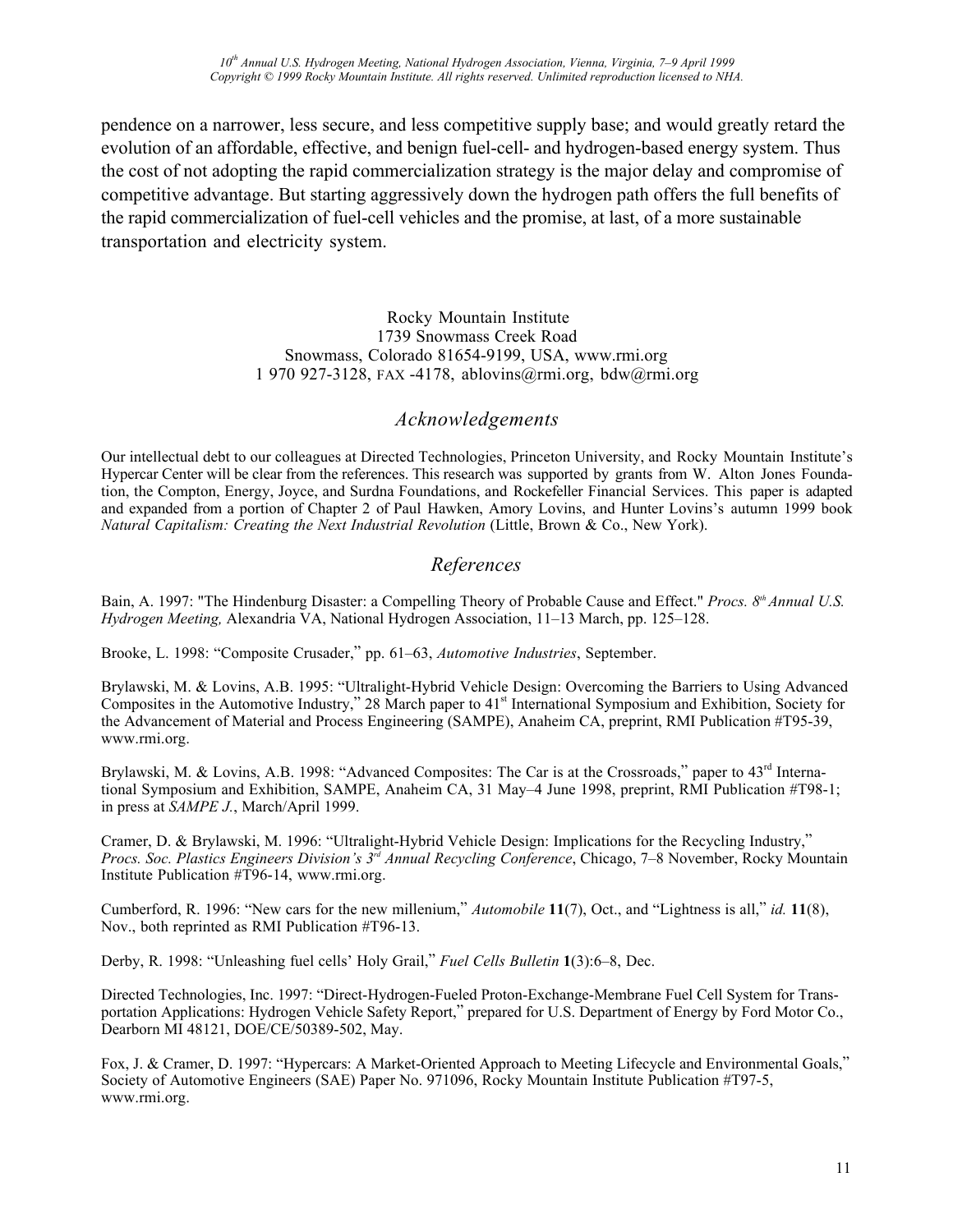James, B.D., Baum, G.N., & Kuhn, I.F. Jr. 1994: *Technology Development Goals for Automotive Fuel Cell Power Systems*, August final report #ANL-94/44 to Argonne National Laboratory, Directed Technologies, Inc., Arlington VA.

James, B.D., Baum, G.N., Lomax, F.D. Jr., Thomas, C.E., & Kuhn, I.F. Jr. 1996: *Comparison of Onboard Hydrogen Storage for Fuel Cell Vehicles*, prepared for Ford Motor Company by Directed Technologies, Inc., Arlington VA, May.

James, B.D., Thomas, C.E., Baum, G.N., Lomax, F.D. Jr, & Kuhn, I.F. Jr. 1997: "Making the Case for Direct Hydrogen Storage in Fuel Cell Vehicles," *Procs. 8th Ann. U.S. Hydrogen Mtg.*, Alexandria VA, National Hydrogen Association, 11–13 March.

Lenssen, N. 1995: *Local Integrated Resource Planning: A New Tool for a Competitive Era*, Strategic Issue Paper IV, E SOURCE, Boulder CO 80301, www.esource.com.

Lomax, F.D. Jr., James, B.D., & Mooradian, R.P. 1997: "PEM Fuel Cell Cost Minimization Using 'Design For Manufacture and Assembly' Techniques," *Procs. 8th Annual U.S. Hydrogen Meeting*, Alexandria VA, National Hydrogen Association, 11–13 March, pp. 459–468.

Lovins, A.B. 1996a: "Hypercars: The Next Industrial Revolution," *Procs. 13<sup>th</sup> International Electric Vehicle Symposium* (Osaka), October, Rocky Mountain Institute Publication #T96-9, downloadable from www.rmi.org.

Lovins, A.B. 1997: "Auto Bodies Lighten Up," *Technology Review*, May/June, p. 6–8.

Lovins, A.B. 1998: "Putting Central Power Plants Out of Business," address to Aspen Institute Energy Forum, 7 July, RMI Publication #E98-2, http://redtail.stanford.edu/seminar/presentations/lovins1/sld001.htm.

Lovins, A.B., Brylawski, M.M., Cramer, D.R., and Moore, T.C. 1997: *Hypercars: Materials, Manufacturing, and Policy Implications*, 2nd ed., March, 317 refs., The Hypercar Center, Rocky Mountain Institute, www.rmi.org; front matter, RMI Publication #T96-7 (28 pp.), downloadable from www.hypercar.com.

Lovins, A.B. & Lehmann, A. 1999: *Small Is Profitable: The Hidden Economic Benefits of Making Electrical Resources the Right Size*, proprietary strategic study, in press, Rocky Mountain Institute, Snowmass, CO 81654-9199, www.rmi.org.

Mark, J. 1997: "Environmental and Infrastructure Trade-Offs of Fuel Choices for Fuel Cell Vehicles," SAE-972693, Future Transportation Technology Conference, San Diego, 6–8 August, Society of Automotive Engineers.

Mascarin, A.E., Dieffenbach, J.R., Brylawski, M.M., Cramer, D.R. & Lovins, A.B. 1995: "Costing the Ultralite in Volume Production: Can Advanced Composite Bodies-in-White Be Affordable?," International Body Engineering Conference, Detroit, 1 Nov.; corrected 31 Aug. preprint, Rocky Mountain Institute Publication #T95-35, downloadable from www.rmi.org.

Ogden, J., Steinbugler, M. & Kreutz T. 1997: "Hydrogen as a Fuel for Fuel Cell Vehicles: a Technical and Economic Comparison," *Procs. 8th Annual U.S. Hydrogen Meeting*, Alexandria VA, National Hydrogen Association, 11–13 March, p. 469–506.

Moore, T.C. 1996: "Tools and Strategies for Hybrid-Electric Drivesystem Optimization," SAE Paper No. 961660, Society of Automotive Engineers Future Transportation Technology Conference, Vancouver BC, Rocky Mountain Institute Publication #T96-12, www.rmi.org.

Moore, T.C. 1996a: "Ultralight Hybrid Vehicles: Principles and Design," *Procs. 13th International Electric Vehicle Symposium* (Osaka), October, Rocky Mountain Institute Publication #T96-10, downloadable from www.rmi.org.

Moore, T.C. 1997: "HEV Control Strategy: Implications of Performance Criteria, System Configuration and Design, and Component Selection," *Procs. Inst. Electrical and Electronics Engineers (IEEE), Control Systems Society 1997 American Control Conference*, Albuquerque NM, 4–6 June, Rocky Mountain Institute Publication #T97-7.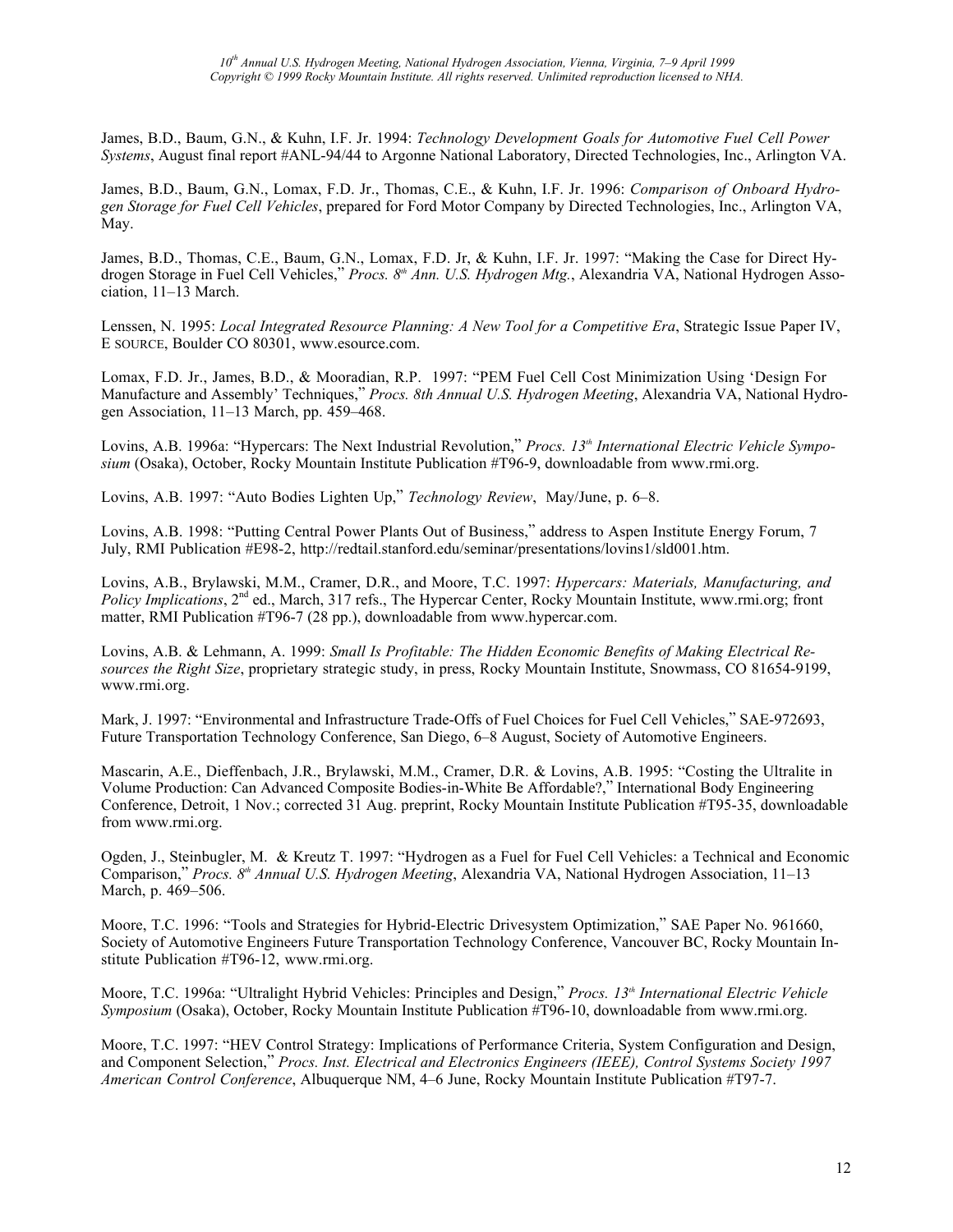Moore, T.C. and Lovins, A.B. 1995: "Vehicle Design Strategies to Meet and Exceed PNGV Goals," *SAE (Society of Automotive Engineers) Future Transportation Technology Conference*, 4 August, Costa Mesa CA, SAE Paper No. 951906, Rocky Mountain Institute Publication #T95-27, www.rmi.org.

President's Council of Advisors on Science and Technology (PCAST) 1997: *Federal Energy Research and Development for the Challenges of the Twenty-First Century*, Report of the Energy Research and Development Panel, 5 November.

Thomas, C.E., James, B.D., & Lomax, F.D. Jr. 1997: "Market Penetration Scenarios for Fuel Cell Vehicles," *Procs. 8th Ann. U.S. Hydrogen Mtg.*, Arlington VA, National Hydrogen Association, 11–13 March; Directed Technologies, Inc. (Arlington, VA 22203, 703/243-3383, FAX -2724).

Thomas, C.E., Kuhn, I.F. Jr., James, B.D., Lomax, F.D. Jr., & Baum, G.N. 1998: "Affordable Hydrogen Supply Pathways for Fuel Cell Vehicles," *Int. J. Hydrogen Energy* **23**(6):507–516, June.

Thomas, C.E., James, B.D., Lomax, F.D. Jr., & Kuhn, I.F. Jr. 1998a: "Fuel Options for the Fuel Cell Vehicle: Hydrogen, Methanol or Gasoline?," Fuel Cell Reformer Conference, Diamond Bar CA, South Coast Air Quality Management District, 20 November.

Williams, R.H. 1996: "Fuel Decarbonization for Fuel Cell Applications & Sequestration of the Separated CO<sub>2</sub>." Research Report No. 295, January, Princeton University Center for Energy & Environmental Studies.

Williams, B.D., Moore, T.C., & Lovins, A.B., 1997: "Speeding the Transition: Designing a Fuel-Cell Hypercar," *Procs. 8th Annual U.S. Hydrogen Meeting,* Alexandria VA, National Hydrogen Association, 11–13 March, Rocky Mountain Institute Publication #T97-9, www.rmi.org.

#### *Notes*

 $\overline{a}$ 

 $2$  Often but imprecisely used interchangeably with "reformer," a fuel processor comprises a thermochemical (often catalytic) reformer that extracts the needed hydrogen from a hydrocarbon fuel, plus cleanup stages to remove carbon monoxide, sulfur, and any other impurities that could poison the fuel cell's catalyst.

<sup>3</sup> Uniquely, methanol can be reformed to hydrogen at only 260°C rather than the ~600–900°C required for gasoline, ethanol, methane, or other hydrocarbons (Thomas *et al.* 1998a). Methanol also enjoys a short-term global surplus of production capacity sufficient to run about 1.5–2 million relatively inefficient fuel-cell cars (*id.*). However, methanol raises potentially offsetting issues of toxicity and materials compatibility.

<sup>4</sup> Thomas *et al.* 1997, 1998, 1998a, Williams *et al.* 1997, Ogden *et al.* 1997, Mark 1997. The gasoline-to-wheels efficiency can even be slightly lower than that of vehicles with combustion engines, and the capital cost is much higher (Thomas *et al.* 1998).

<sup>5</sup> Successful development of alkaline, high-temperature solid-oxide, or other types of fuel cells would probably not substantially alter our logic. The arguments might change with regard to cars if direct-methanol fuel cells were dramatically improved, but they look uncompetitive with direct-hydrogen PEM fuel cells, at least initially. In the longer term they could get "locked out" by hydrogen's early adoption.

6 Cumberford 1996, Brooke 1998, Lovins 1996, Moore 1996, 1996a, 1997, Moore & Lovins 1995, Mascarin *et al.* 1995, Brylawski & Lovins 1995, 1998, Lovins, Brylawski, Cramer, & Moore 1997, Cramer & Brylawski 1996, Fox & Cramer 1997.

<sup>7</sup> Williams *et al.* 1997 show a  $\sim$ 4–5-fold range based intentionally on more conservative technical assumptions for a 5–6-passenger sedan. Further reductions in platform mass, drag, and other parameters, and many variants in vehicle type, are possible. The extent of such improvements needs empirical clarification.

<sup>&</sup>lt;sup>1</sup> For example, a 1992 A.D. Little study estimated that a from-scratch bulk hydrogen supply infrastructure sufficient for 25 million cars would require about \$95 billion of investment, or \$3,800 per car. This antiquated result is still being quoted, *e.g.* in the Epyx article in the December 1998 *Fuel Cells Bulletin* (Derby 1998).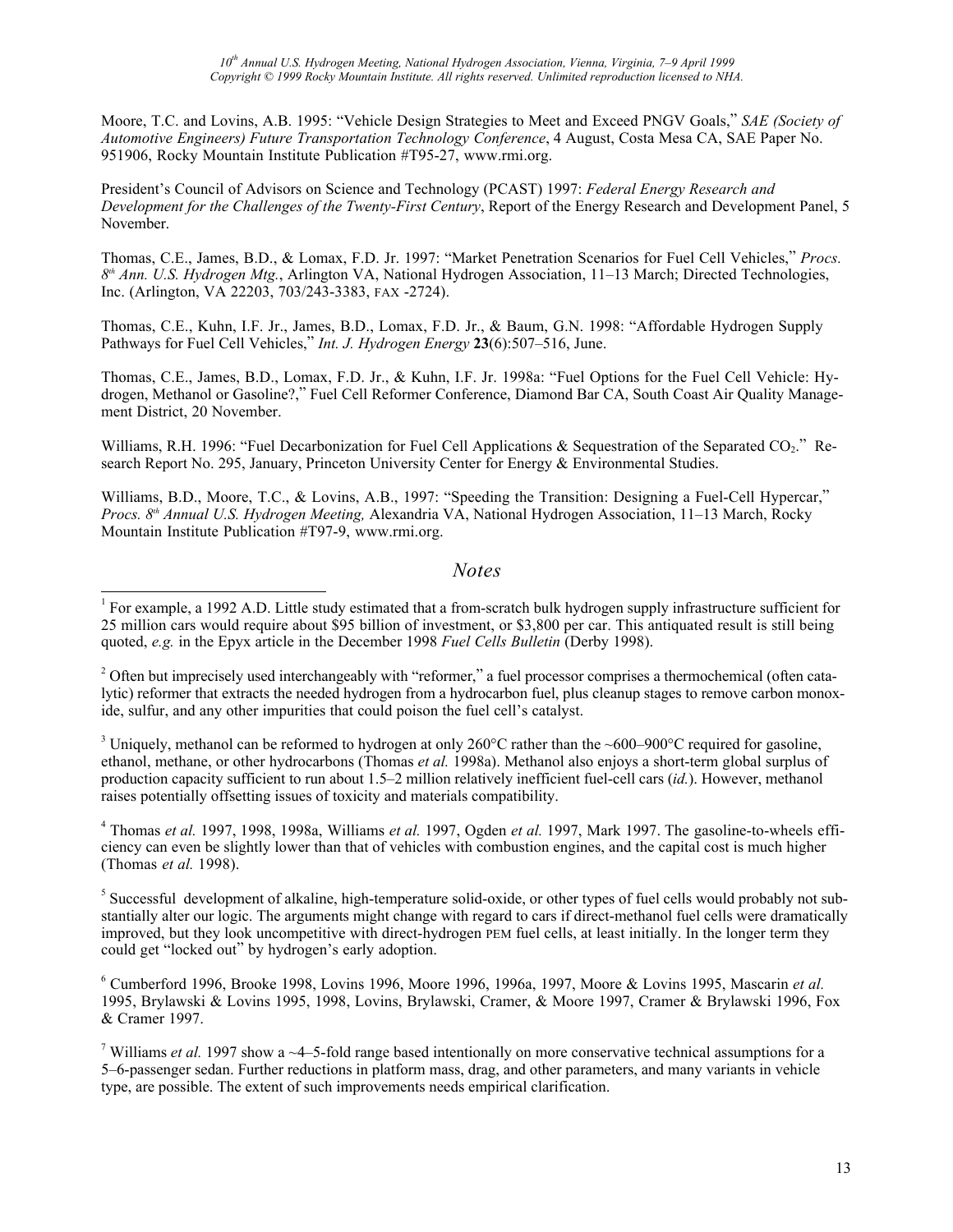$\frac{1}{8}$  $8$  Compared with  $\sim$ 40–80 kW for the somewhat improved illustrative aluminum-intensive sedan considered by Thomas *et al.* 1998a. Although many specific designs are possible, some of the fuel cell's output electricity would typically be stored temporarily in a relatively small and lightweight "load-leveling device" or LLD. This buffer-storage device smoothes out temporary fluctuations between the rates at which power is generated and required, decoupling the power plant from the demands of driving and thus allowing the power plant to become smaller. LLDS also can be used, via a process called regenerative braking, to store the energy that would otherwise be dissipated as heat by the brakes. A loadleveling device can use any of at least four demonstrated technologies:

- a high-powered battery that weighs and costs less than a tenth as much as the half-ton of batteries that give a battery-electric car its driving range, because while it must accept and deliver energy rapidly, it needs to store only a few percent as much energy;
- an ultracapacitor, which stores electric charge on rolls of foil separated by an insulator (such a device runs today's portable computers while their batteries are being swapped);
- a superflywheel, which magnetically exchanges energy with a small carbon-fiber rotor spinning extremely rapidly and almost frictionlessly on magnetic bearings in a vacuum; or
- a reversible fuel cell. Doing double duty, part or all of the fuel-cell stack that powers the car could be made reversible at a modest (and recently decreasing) size and efficiency penalty. Within its thermal envelope, it could in principle provide in fuel-cell mode roughly three times its normal output rating for short periods if supercharged with oxygen saved from reverse (electrolytic) operation.

The choice among these technologies, or combinations of them, is not important to success. Indeed, a hybrid-electric car can work quite well without an LLD. However, including a load-leveling device can shift the absolute and relative cost and performance of fuel-cell propulsion systems, as illustrated by Thomas *et al.* 1998a and Williams *et al*. 1997.

9 Williams *et al.* 1997.

<sup>10</sup> This point is frequently misunderstood: The literature is full of statements that gaseous hydrogen tanks are far too heavy and bulky to be feasible for cars. However, because hydrogen could propel a fuel-cell Hypercar four or more times as efficiently as gasoline, very little hydrogen would provide a long range. The 345-bar (34.4-MPa or 5,000-psig) filament-wound-carbon, metallized-polyester-film-lined tank designs pioneered by Fred Mitlitsky at Lawrence Livermore National Laboratory (James *et al.* 1994, 1996, 1997) would be highly suitable. Williams *et al.* 1997 offer a Taurusclass Hypercar design example whose  $4.65$ -kg H<sub>2</sub> tank has 2.5-fold larger volume and 2-fold lower mass than a gasoline tank of equivalent range (over 900 km). Thomas *et al.* 1998a illustrate a less efficient (~40–80-kWe) fuel-cell sedan that nonetheless packages 3.63 kg of H<sub>2</sub>. Preliminary tests, *e.g.* by Ford, indicate that such tanks can be made with standard techniques at affordable costs, are extremely difficult to cause to fail (they could be one of the strongest parts of the car), and tend to fail gracefully. Thomas *et al.* 1998a also correctly note that liquid-hydrogen storage, a technique favored by BMW, is feasible with existing technology, though we consider it unnecessary.

<sup>11</sup> Further, because of their high efficiency at part load, fuel cells do better under typical driving conditions than a simple comparison of conversion efficiencies would indicate—especially when compared to a typical Otto engine, which on average is only about half as efficient as its peak value under such conditions (Williams *et al.* 1997).

 $12$  One of us (ABL) estimates ~\$5 billion; an industry panel at the Los Angeles Auto Show's Clean Car Conference on 29 December 1998 estimated comparable or higher values.

 $^{13}$  A periodically updated chronology is posted at www.hypercar.com, which provides  $>100$  pages of nonproprietary explanations of the concept.

14 Williams *et al.* 1997.

<sup>15</sup> The cost penalty is well established, both onboard the car and for a total infrastructure system, in Thomas *et al.* 1998a.

<sup>16</sup> Several independent studies (*e.g.*, Lomax *et al.* 1997) have used standard industrial engineering techniques to calculate costs around \$20–35/kW for the PEM fuel-cell stack at high production volumes. Its accessories could become very, though not negligibly, cheap with low-pressure designs, blow-molded plastic plumbing, mass-produced power electronics, and simplified management of heat, humidity, and water chemistry.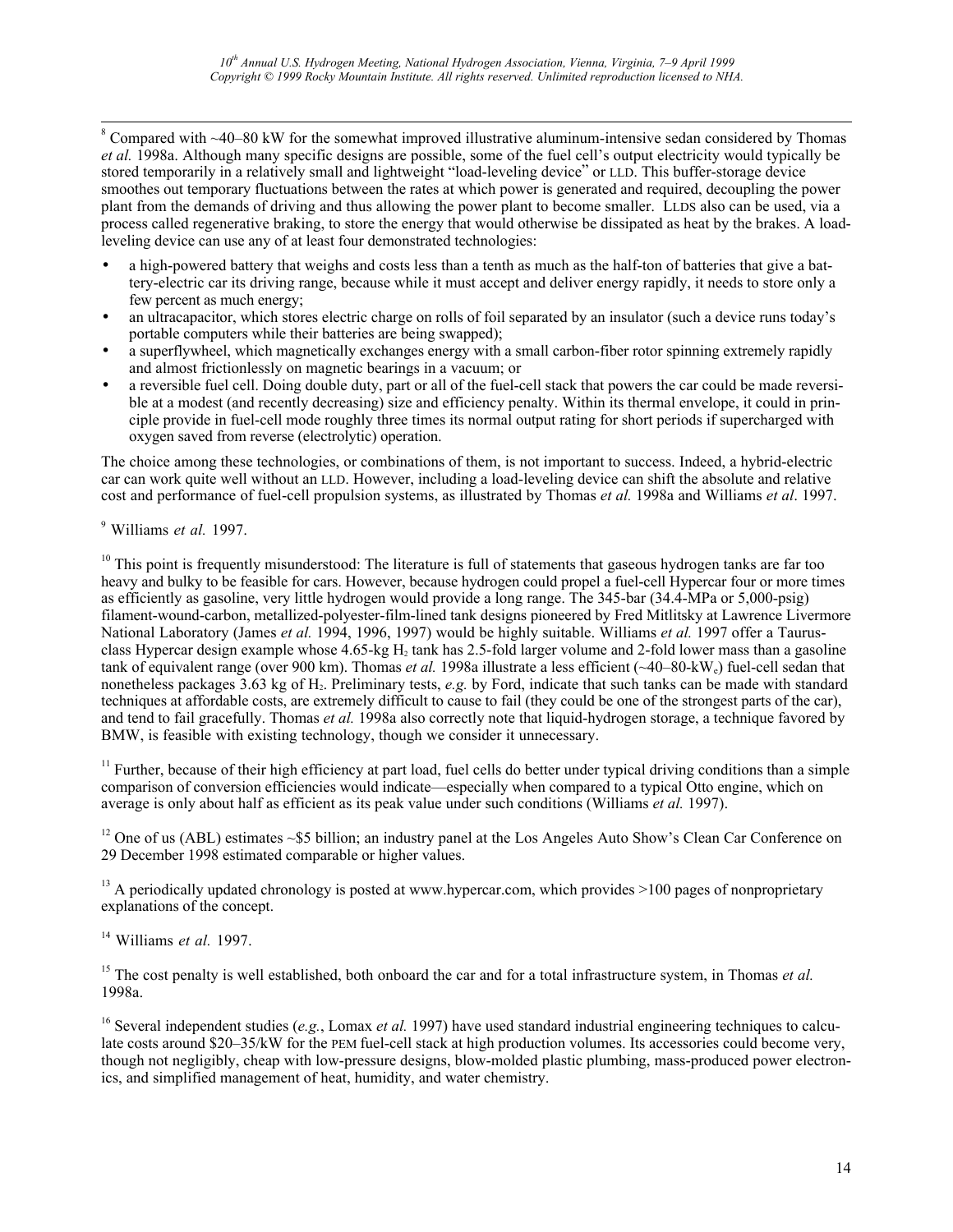<sup>17</sup> However, this conclusion, though plausible and helpful, is not essential to our argument. The key point is that the automotive and buildings markets are *both* so big that once either one starts to happen, it will quickly make the other happen too by increasing volume and cutting cost. For present purposes, the many differences of detail between fuel cells optimized for mobile and for stationary uses are less important than their similarities.

<sup>18</sup> Widely quoted efficiency figures around 30-odd to 50 percent assume the fuel cell is fed not pure hydrogen but the more dilute and impure reformate gas converted from a hydrocarbon fuel, and often include also the conversion losses in the fuel processor.

<sup>19</sup> Other useful functions can include water heating and space-cooling reheat. The air-conditioning functions can use various combinations of absorption and desiccant cycles, both of which can work well at 70°C (*e.g.*, Yazaki machines), and may be combined with, for example, indirect evaporative cooling. A considerable fraction of U.S. commercial buildings' air-conditioning capacity is slated for replacement in the next decade or so because of age and the need for CFC displacement.

 $20$  Obviously, liquid fuels would become potentially interesting reformer feedstocks only if natural gas were not locally available, so that (for example) LPG or biofuels had to be substituted.

<sup>21</sup> For illustration, even an \$800/kW<sub>e</sub> fuel-cell system, at a 15%/y fixed charge rate, would incur a capital charge of only 2.7¢/kWh at a 50% capacity factor. Alternatively, the net electrical output efficiency of a PEMFC using reformed methane is often quoted at or above 40% (LHV), often with neither heat recovery from the stack to the reformer nor pressure recovery from the stack's hydrogen input and stack output to the air compressor; with both, the best technology is now ~50%. At 50% conversion efficiency, natural gas at \$3.7/GJ or  $$4/10^3$  ft<sup>3</sup> would produce electricity at 5.5¢/kWh: 2.7¢/kWh for the fuel plus 2.7¢/kWh for the cost of a relatively expensive early fuel-cell system at ~\$800/kW, plus a nominal 0.1¢/kWh for O&M. This would undercut typical commercial-sector U.S. electricity tariffs (averaging 7.6¢/kWh in 1997) by 28%, even with *no* thermal credit and no allowance for the improved power quality and reliability or for other distributed benefits.

 $^{22}$  Lovins & Lehmann 1999, representing the capital and operating costs and the losses of the transmission and distribution systems for the average customer at the average hour. Obviously the actual costs, both total and marginal, depend on who, where, and when.

 $23$  Such deferral of grid investment is among the roughly 75 important "distributed benefits" available to improve fuel cells' investment value (Lovins & Lehmann 1999). Many others can add important extra value, and most will be increasingly valued and recognized within the new structures, skills, and institutions emerging within the context of the restructuring of the electricity industry. Of course, realizing the profit from avoided grid investments requires institutional arrangements to recognize this value and, if necessary, to reallocate it from the distribution utility to other actors.

 $^{24}$  Lenssen 1995. In emerging competitive markets, the value of such local grid support may become reflected in "decongestion rents." Some customers, too, already have their own incentives to avoid investments in renewed or expanded service-entrance facilities such as substations or stepdown transformers.

 $25$  Lovins & Lehmann 1999.

 $26$  The interconnection device could be provided at reasonable cost by the landlord, a gas or electric utility, or a thirdparty entrepreneur. Southern California Edison's EV subsidiary installs Hughes inductive-paddle rechargers, whose electric capacity is broadly comparable, for ~\$50/kW. This might at first seem significant, but in fact it is a small fraction of the typical value of distributed benefits. Obviously, the interconnection becomes more commercially attractive if the distributed benefits can be properly captured, if they are captured mainly by those making the investments, and if the institutional arrangements are kept simple and transparent.

 $27$  The fuel cell would therefore need to be designed for a much longer operating life than is normal in cars, but this is not unduly difficult if it is consistently fed high-quality hydrogen. The marginal cost of such design would be well compensated by the extra value created. Technologies for making the hydrogen pure enough are well established, as are inexpensive controls to protect the stack and inverter from electrical anomalies.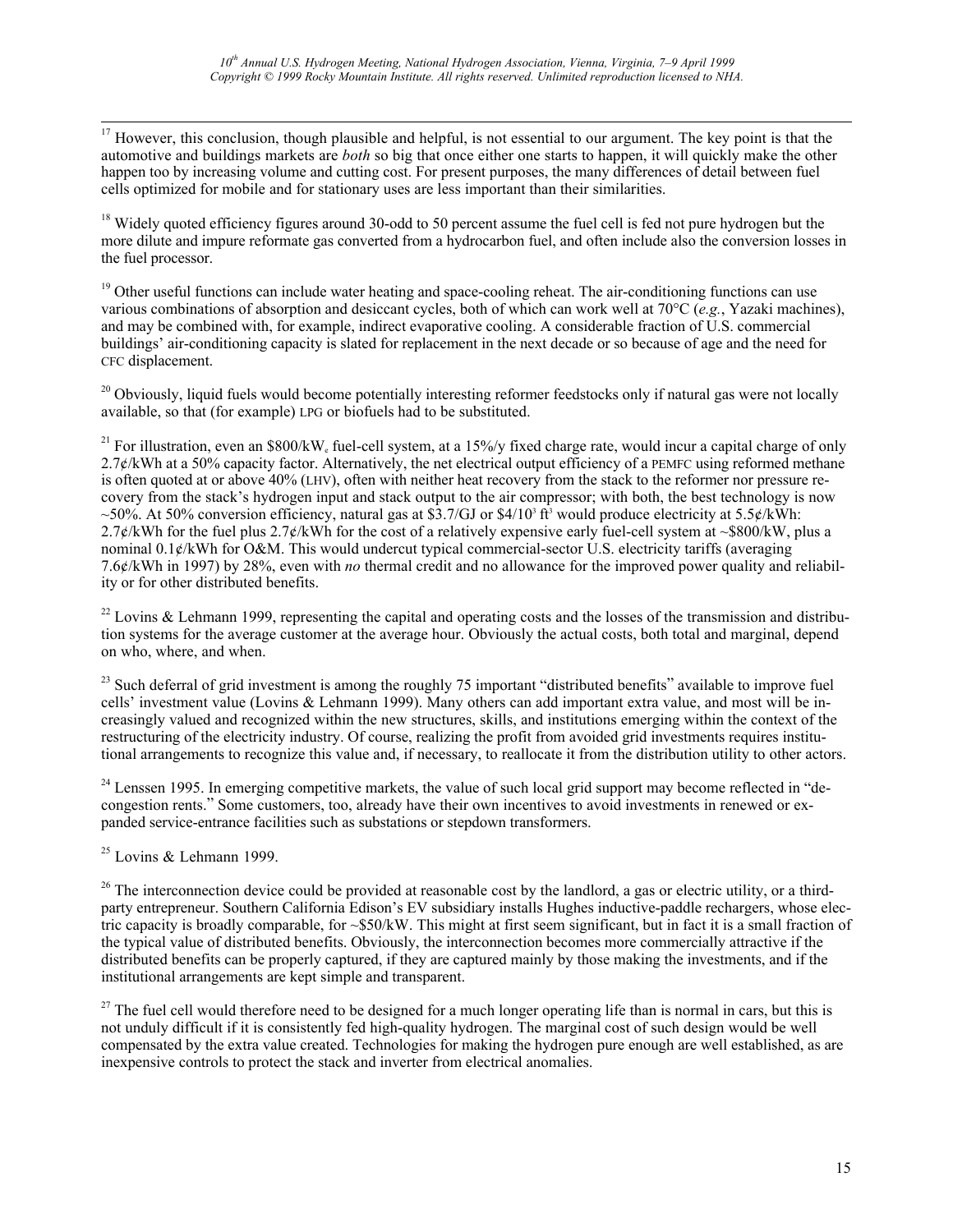<sup>28</sup> For illustration, a 20-kW "mobile power plant" earning an average of, say, 5¢ gross or 2¢ net of fuel cost per kWh—remember, the car could often generate during peak hours and earn real-time pricing premia—for an average of, say, 15 h/d, or 65% of its nominal parking time, would return \$2,190 net per year, or 59% of the total depreciation and financing cost of the average 1994 U.S. passenger car. A light vehicle with a bigger fuel-cell stack could earn twice that much. Obviously, the surplus, and the costs of capturing it, would actually be shared among a number of actors in proportion to their market power.

<sup>29</sup> 150 million light vehicles times a minimum capacity of 20 kW<sub>e</sub>—the average could be substantially higher—yields 3 TWe, *vs.* summer-1997 U.S. peak capability of 0.78 TW and 1996 noncoincident peak load of 0.62 TW (neither of which reflects the  $\sim$ 14% onpeak grid loss).

30 Bain, 1997; Bain, Addison: Personal communication, 1 November 1999.

<sup>31</sup> Directed Technologies, Inc. 1997.

<sup>32</sup> James *et al.* 1997. Further, a fuel-cell Hypercar could travel roughly 200 km on 1 kg of hydrogen: A Taurus-class Hypercar was calculated to drive roughly 925 km fueled by 4.65 kg of hydrogen (Williams *et al.* 1997).

 $33$  Though this approach can doubtless be improved, it gravely weakens or negates many of the fuel cell's original advantages: Thomas *et al.* 1997, 1998, 1998a, Ogden *et al.* 1997, Williams *et al.* 1997, Mark 1997. Further, reformers will always work better, and have an enormously higher capacity factor, offboard the vehicle. Nonetheless, many automakers are pursuing the onboard-fuel-processor concept, presumably because they assume inefficient cars (hence toolarge hydrogen tanks), safety problems, and/or infrastructure problems.

 $34$  President's Council of Advisors on Science and Technology (PCAST) 1997 at 6-34.

<sup>35</sup> Ogden *et al.* 1997, Thomas *et al.* 1997, 1998a. Although natural gas reformation is generally assumed to be the cheapest option, if offpeak retail electricity costs only  $\sim$ 1.5–3 cents per kilowatt-hour, as it now does in many parts of the U.S., using it to split water could cost less than locally reforming natural gas for small numbers of fuel-cell vehicles: Thomas *et al.* 1998, 1998a. Electrolysis could therefore initially be deployed faster if initial vehicular hydrogen markets were small, but vehicle fleets or, of course, fuel-cell systems in buildings could favor small steam methane reformers.

36 Thomas *et al.* 1998a.

<sup>37</sup> *Id.*

 $38$  Or at your house or apartment, which might offer more opportunities for thermal integration. The workplace example is given to capture the value of daytime (*i.e.*, typically onpeak) generation.

 $39$  Even when far from the office, you needn't worry about running out of hydrogen because your hydrogen-fuel-cell car could have a longer driving range than a conventional car, and its navigation screen could display every available hydrogen source, updated wirelessly. In a pinch, one can imagine that an electrolyzer (standalone or in a reversible stack) could slowly make hydrogen onboard when plugged into any electric outlet. Alternatively, a tow truck could provide hydrogen from a tank or from its own reversible fuel cell or electrolyzer—the hydrogen equivalent of jumper cables.

 $40$  Lovins 1998. Onsite storage of compressed hydrogen is straightforward, although updating of regulations is necessary. In general, current regulations, meant for natural gas, assume metal tanks subject to corrosion and cracking, and are overly conservative for the very different engineering details of composite hydrogen tanks.

<sup>41</sup> Such hydrogen appliances could even end up in individual garages—better than schlepping one around in your car, and providing battery cars' overnight refueling advantage. Electrolyzer Corporation of Canada, for example, is developing just such an electrolyzer-and-compressor device for home use.

 $42$  This strategy should prove easier, more profitable, and useful for longer than creating a recharging infrastructure for battery-electric cars or adapting the existing gasoline infrastructure to methanol. Both of these would probably prove to be short-lived transitional investments, unless perhaps direct-methanol fuel cells prove attractive, and both lack the long-term flexibility that lets a direct-hydrogen strategy adapt readily to new sources of hydrogen.